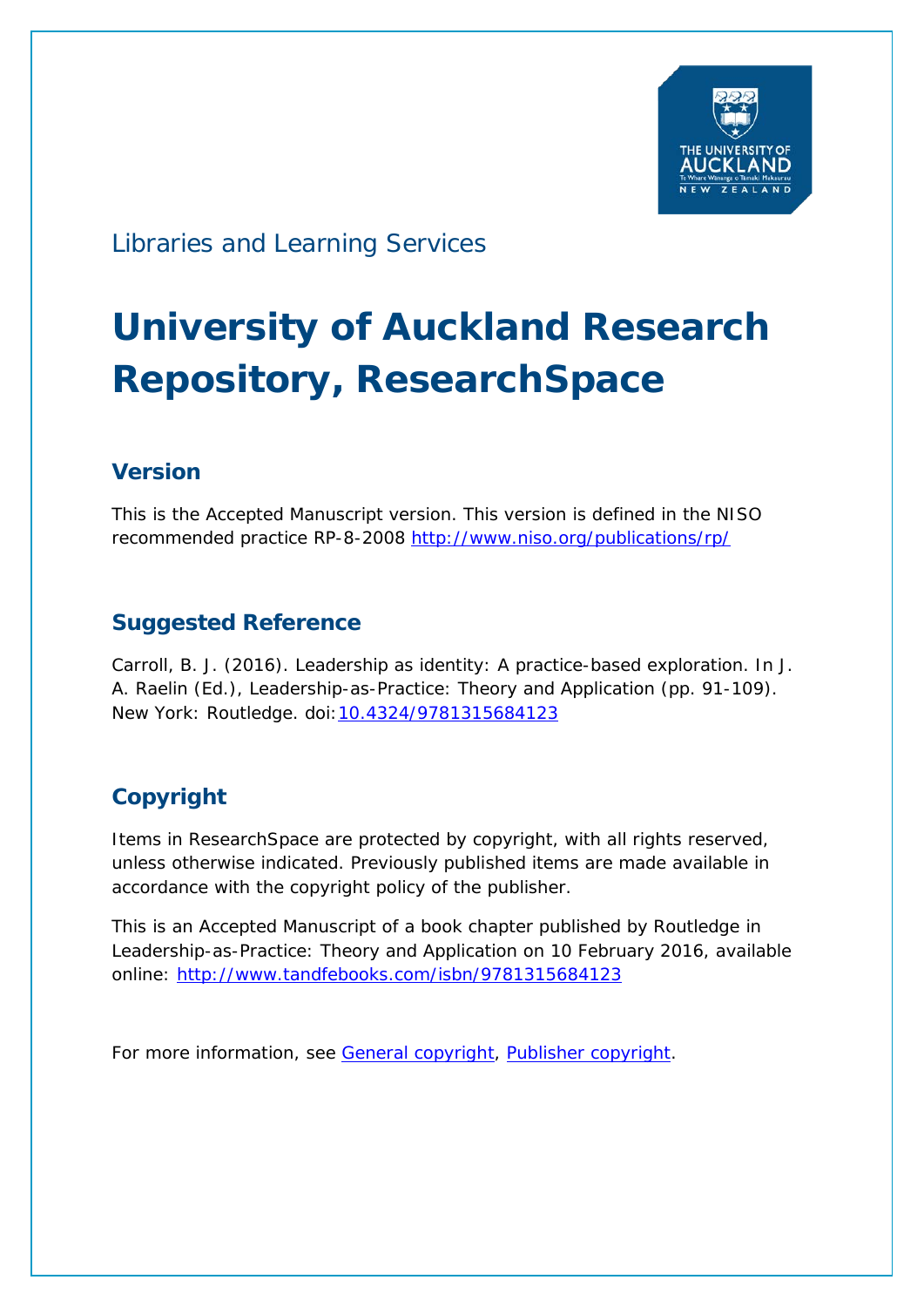# Chapter 6

# Leadership as Identity: A Practice Based Exploration

Brigid J. Carroll

## Abstract

This chapter explores what a practice based approach to leadership identity could look like. To do so it unpacks a story of an observed team interaction in an IT environment. The chapter proposes that primary reliance on interviewing or participants' explanation of leadership misses fundamental dimensions of the practice of leadership. Accordingly it focuses on use of space, artefacts and routines as an alternative series of constructs that reveal leadership identity through practice. Such a series of constructs focuses us on how leadership identity emerges between people as they go about connected work as opposed to their own internal reflections on the topic. This marks a radical departure from most identity related studies and shows the appeal of a practice approach particularly to research that wants to go beyond an individual as the source of leadership.

### Bio

Brigid Carroll is an Associate Professor in the Department of Management and International Studies and Research Director of the New Zealand Leadership Institute both at the University of Auckland. Her research interests closely focus on identity, discourse, and power in leadership and the development of leadership practice. She is also involved in the development and design of leadership development interventions and programmes in organizations across New Zealand. In this way, along with the Institute, she tries to intentionally live a theory/ practice relationship.

# Introduction

Imagine going into an organization as a leadership researcher with a particular interest in identity and not being able to talk or communicate in any way. That means not being able to question anyone about how they define and understand leadership or identity and perceive how either and both occurs. All one can do is observe people going about their daily work, listen to their ongoing conversations, and attempt to identify what is done that appears to be recognized as leadership identity. That's the practice challenge in a nutshell: uncovering what constructs such as leadership mean in 'whole' worlds where people in specific contexts, interconnected in their tasks, produce something we call work. A researcher can't isolate their particular construct (in this case leadership identity), invite people to talk to it explicitly, exclude other constructs that wander into such discussions (such as management or teamwork or role), and rely on people's description of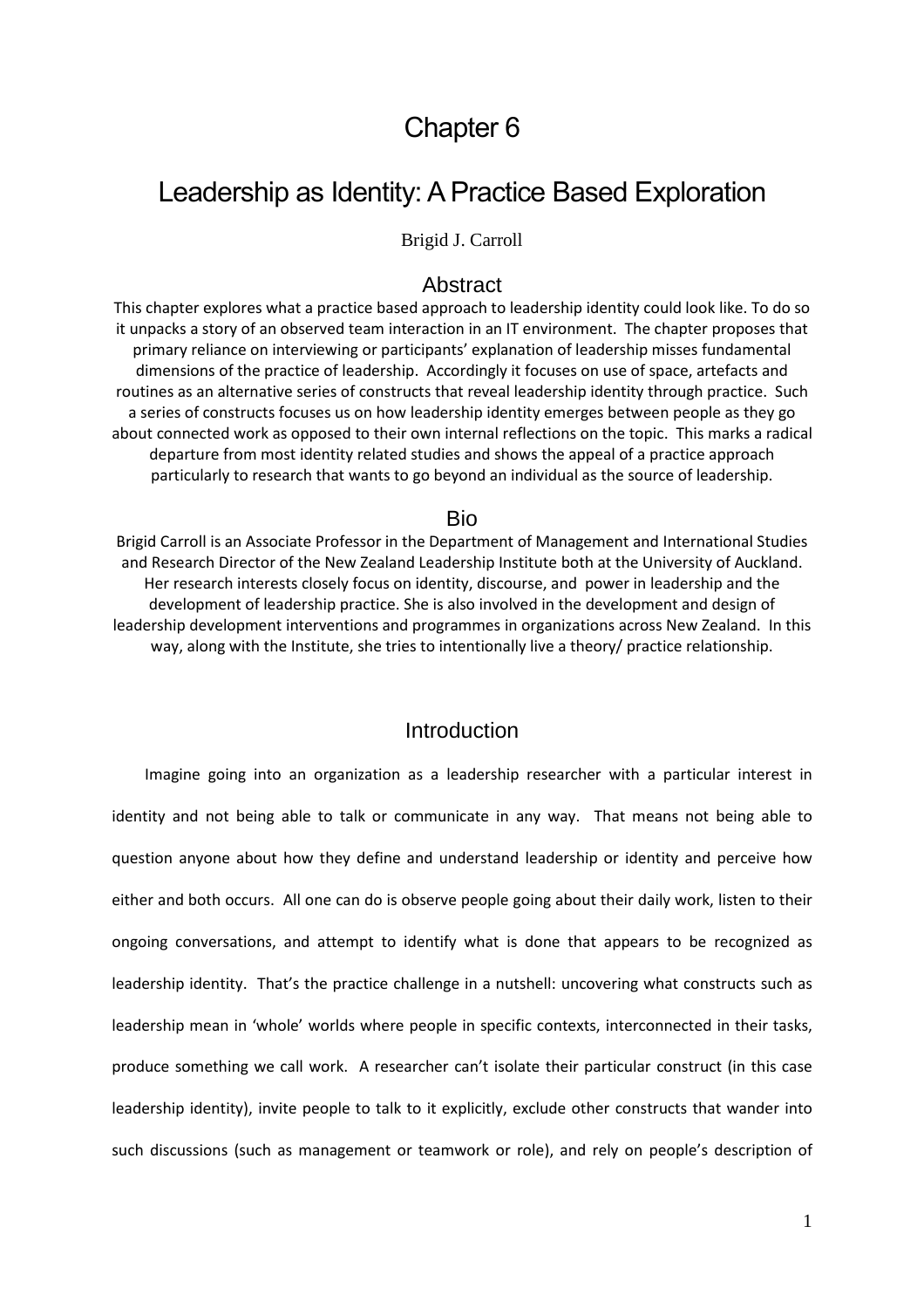what they think or do. Such a researcher walks into the middle of multiple, ongoing, unfolding, processes where their privileged construct, if it is there at all, is intertwined with all manner of other social processes in the complexities of organizational life.

This chapter recounts such a scenario and attempts to explore how leadership and identity play out in pure practice. Of course pure practice is largely an ideal and researchers tend to be given a starting point. The starting point in this case was to shadow a team leader for a morning and learn about leadership in this organization from observing their interactions. While this sounds like it could be a thoroughly conventional 'follow a leader' study, this researcher assumed that the socalled team leader reflected a role more than an identity and could be doing any number of things (management, administration, human resources, specialist IT work) over the course of the morning. In short she had made no assumptions that leadership identity could be understood from studying this particular individual but thought this individual was as good as any to follow into the life of this organization and see what kind of leadership activity emerged once in the space. It is important to state from the outset that this researcher was theory led in making such distinctions and was bringing theory as a sensitizing lens to assist in grappling with complexity unlike 'the blank page' mindset of someone engaged in a more grounded theory exploration. A range of critical, process, and practice theories were helping this researcher hold leadership identity in a place of curiosity while suspending assumptions of what leadership or identity might look like and how those might be attached to individuals or groups. While a number of interactions were observed, this chapter will only focus on one.

Locating leadership in observations of interactions is not an easy enterprise to say the least (Kelly, 2008). It is certainly not straightforward to differentiate leadership from other social processes that happen in work environments such as management and technical expertise. One has the issue of deciding what is leadership and what is not. Researchers therefore tend to combine observations with interviews as a result to provide a point of calibration between how someone(s) attributes or talks to leadership as opposed to how they practice leadership. This can create its own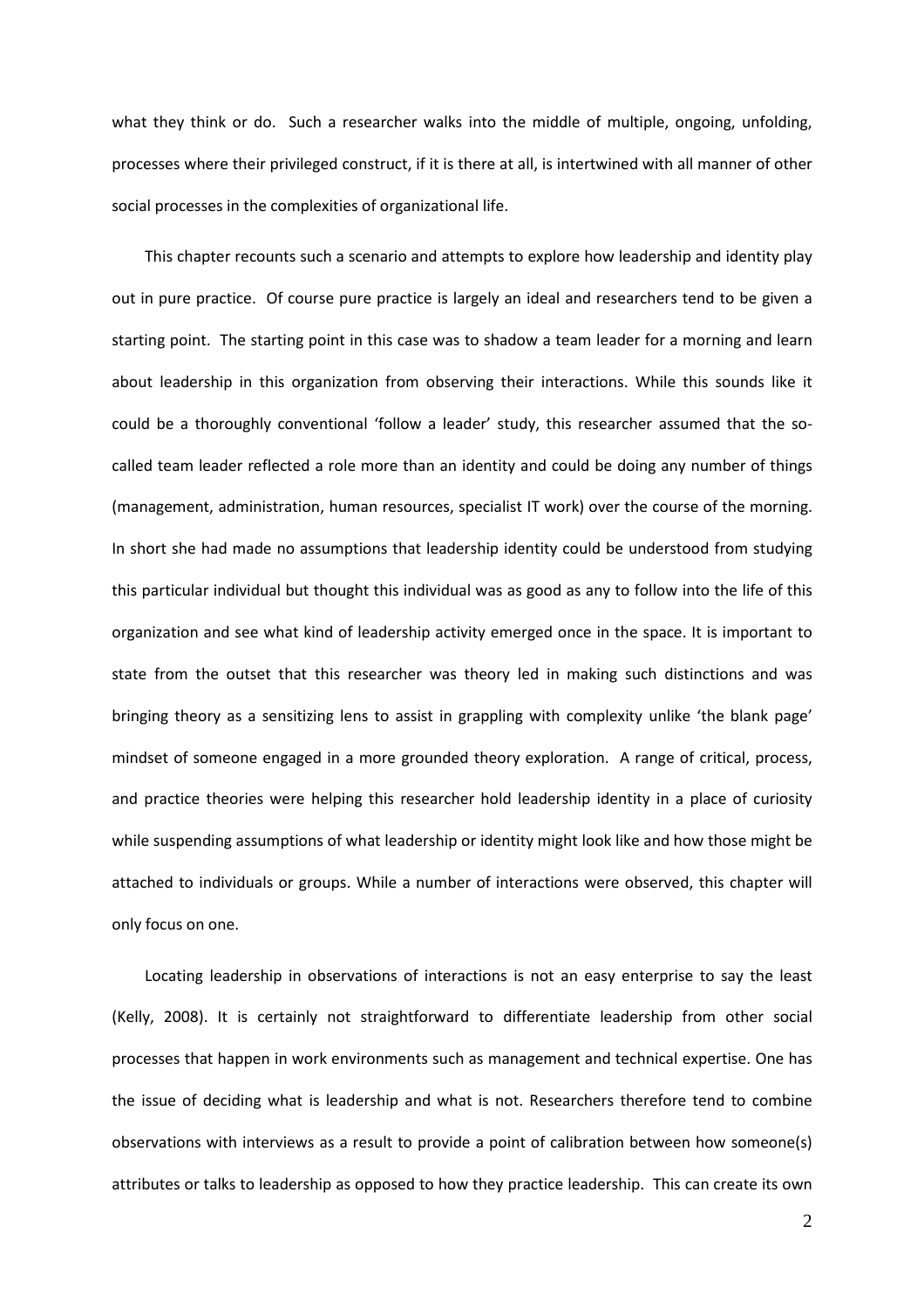issues where talk of leadership often contradicts practice of leadership. For instance Sveningsson and Larsson (2006) talked to a manager who affirmed his leadership as transformational and visionary but who was observed doing very mundane and routine managerial/ administrative work. The researchers concluded that the subject of this study might be indicative of many knowledgetype workers thrust into managerial roles who create a fantasy leadership identity as opposed to any real leadership practice.

Clearly talking about leadership and doing leadership don't always equate to the same thing. Equally clearly, this phenomena we call identity would appear to sit on the more intangible and abstract end of the organizational construct scale. If I propose to investigate identity through predominantly observing leadership practice as opposed to interviewing subjects about their leadership practice then I have a considerable challenge on my hands. So why would I take this on? When academics discuss identity in a research related piece of writing like this one then it can often sound esoteric, objectified, and somehow different from how most of us identify and are identified as 'who we are' multiple times a day. Yet identity is considered absolutely central to contemporary existence and in fact one of the big differentiators between our modern society and more traditional ones (Giddens, 1991). Given the practice context in this identity chapter, I seek to engage with identity as intimate, intuitive, and resolutely 'common', albeit fluid and ambiguous in leadership moments and episodes, and seek to demonstrate how seeing and working in identity ways can shape and impact leadership practice.

This chapter will be built around an interaction that the author observed on a visit to a high tech, high growth, rapid pace, entrepreneurial, medium-sized business. Both the team leader and this interaction leader were chosen by the organization as exemplars of the kind of leadership that occurred in this context. This interaction then becomes a site to interrogate the identity emergence and dynamics of the leadership that did (or didn't) shape the work of one of its teams. A layering of conceptual material from literatures that help recognize and work with identity will be introduced: practice, practice-oriented identity studies, and leadership identity. The overall intent is to explore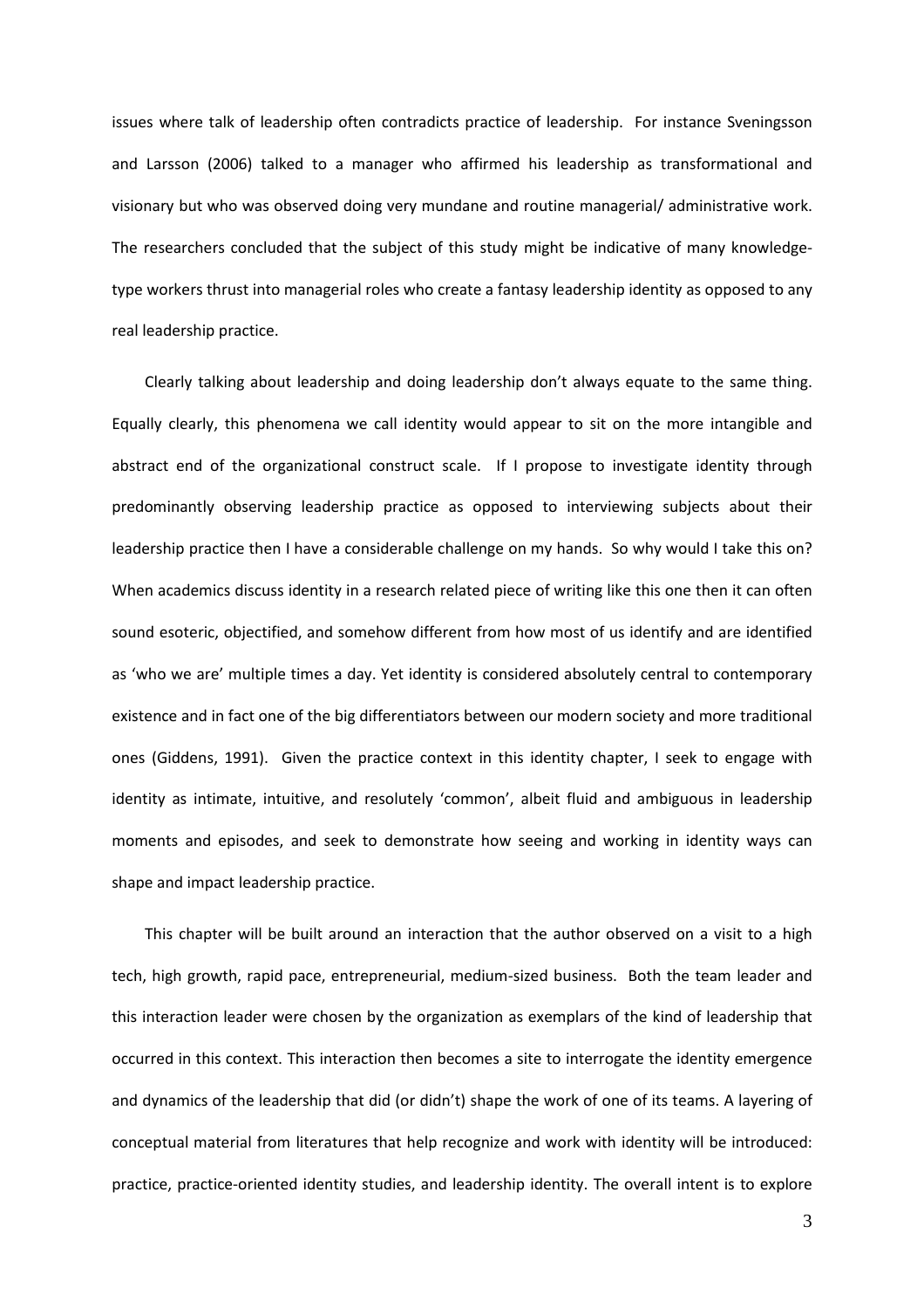how identity impacts leadership practice and whether it is possible to access identity work without predominantly relying on collecting 'talk' of leadership practice. I propose that a practice orientation to both leadership and identity has the potential to offer unique insight into the mutual constructing of leadership identity by both organization and subject and holds some promise of not overestimating either the subject or the context in such a process.

# A Stand Up Meeting

Picture a very large, open plan room with approximately 100 people in. Those 100 people are sitting in front of computers in rows. Most of the rows are horizontal with pods of about 16 people facing each other. A number of long vertical rows bisect the room and seemingly construct boundaries which carve the room up into a number of areas or rectangular spaces. That all sounds very ordered and organized but the room doesn't feel that at all. People are standing, chatting and leaning over their stations, bags are on the floor, books (science fiction mostly) pile awkwardly on desks, lots of cartoons and reproduced visuals are pinned up behind computers and small toys, ornaments, figurines perch on computers and printers and in fact on any available technology. You wouldn't call it a loud room at all as people seem to talk fairly quietly between themselves but it's casual, relaxed, untidy, and personal. On the walls are a whole lot of work charts. Some of them are graphs showing work completed and many are tables of post-it notes on the move from the left hand column to the right hand as work is moved through 'ready', 'doing', 'testing' and 'completed' stages. By the quantity of graphs and tables on the walls, it is clear there are a number of teams in this room and they are pretty busy going by the sheer quantity of post-it notes at varying points of completion.

The team we are going to focus on is in the far right of the room in the corner. When I get there they are all sitting at their desks and working on their computers. Like all the teams in this hall, they develop complex software and online infrastructure. I perch on an unoccupied chair watching them. While some work alone, many work together in front of multiple screens. It's not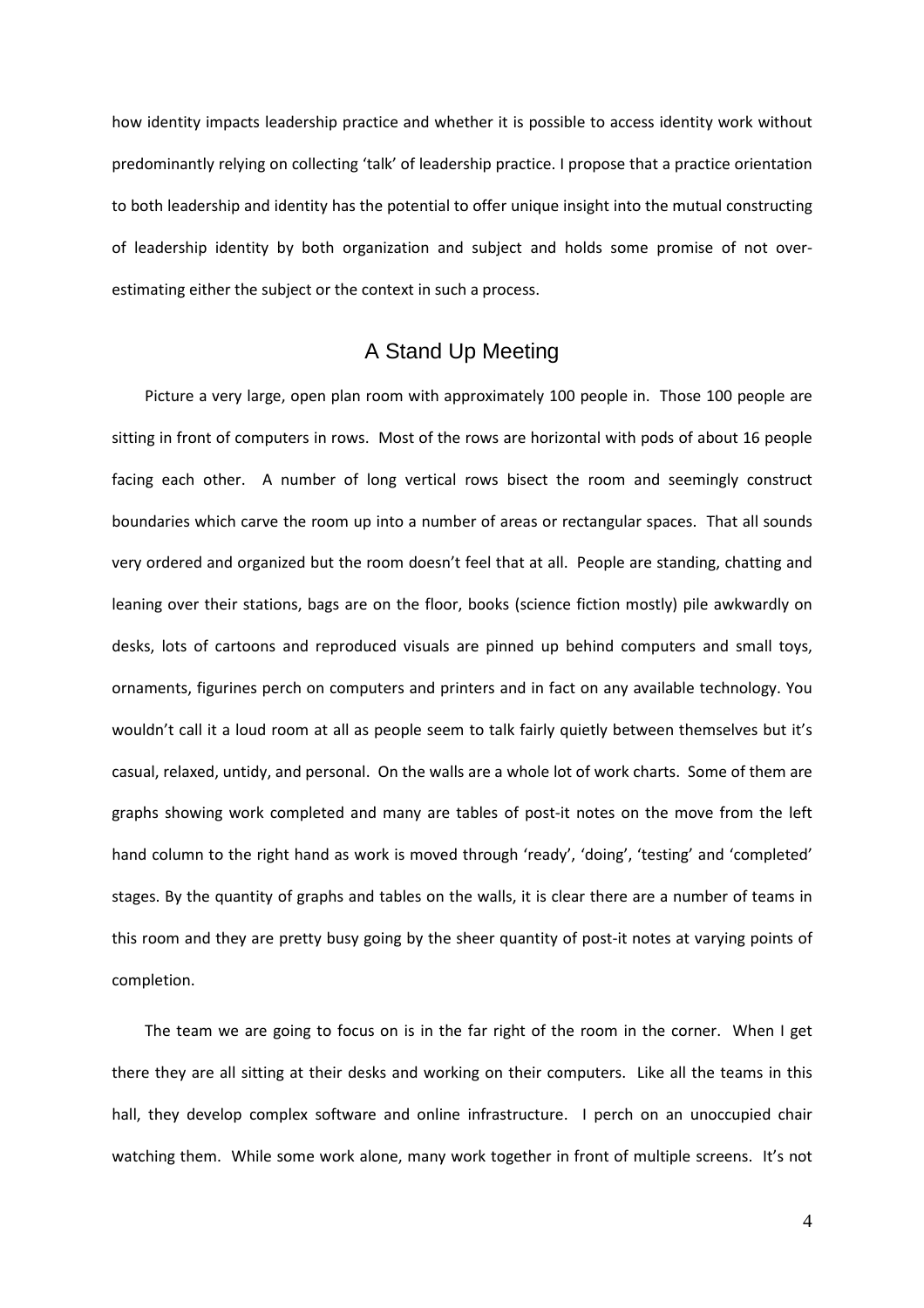silent and intent work like somehow I have pictured software construction to be. There's gentle talking between people, multiple screens flying up on computers, people looking at them and away and then back again, people walking round and on the move and swiveling chairs to join in to other conversations and swivel back again. While it seems discontinuous work in the sense of people moving between different modes, it still seems like everyone has their own work that they are focusing on.

There's a team leader I've been shadowing for the morning. Let's call him Dan after one of the science fiction authors piled up on his desk. Dan would be early 30's and is wearing super casualjeans, brown T-shirt, sneakers and baseball cap – which doesn't make him stand out given combinations of those would constitute a sort of uniform in this room. He has a team of about 8. His team of 8 encompass a number of young woman and men who look fresh out of university (assuming they are out of university as the organization does have an internship scheme) and some older men (40's). One of the woman smiles at me and strikes up a conversation about what she is doing. In the midst of that conversation she glances at Dan and says 'I see the koosch ball. It's team time.'

I look up and see Dan has got a koosch ball out of the drawer of his desk. It's an old, battered one that looks like it has got lots of use. He's still sitting at his chair, which is in a vertical row facing away from his team where some of the other team leaders sit, and he's lightly tossing it from hand to hand. That action is visible from where his team are sitting. No-one jumps up or flicks to attention but slowly over the next few minutes I start to notice them disentangling from their work. Some push their chairs back and swivel around looking around the area, some speed up their keyboard work as if they need to save or send quickly, while others begin what sounds to be a more casual conversation over greater distances with people further away. Dan himself starts to talk intently to one of his team members all the while bouncing the koosch ball. Somehow things feel in limbo as if people are transitioning into something else without a word being spoken. After a few minutes Dan gets up and walks towards the closest bank of post-it notes and starts to move some of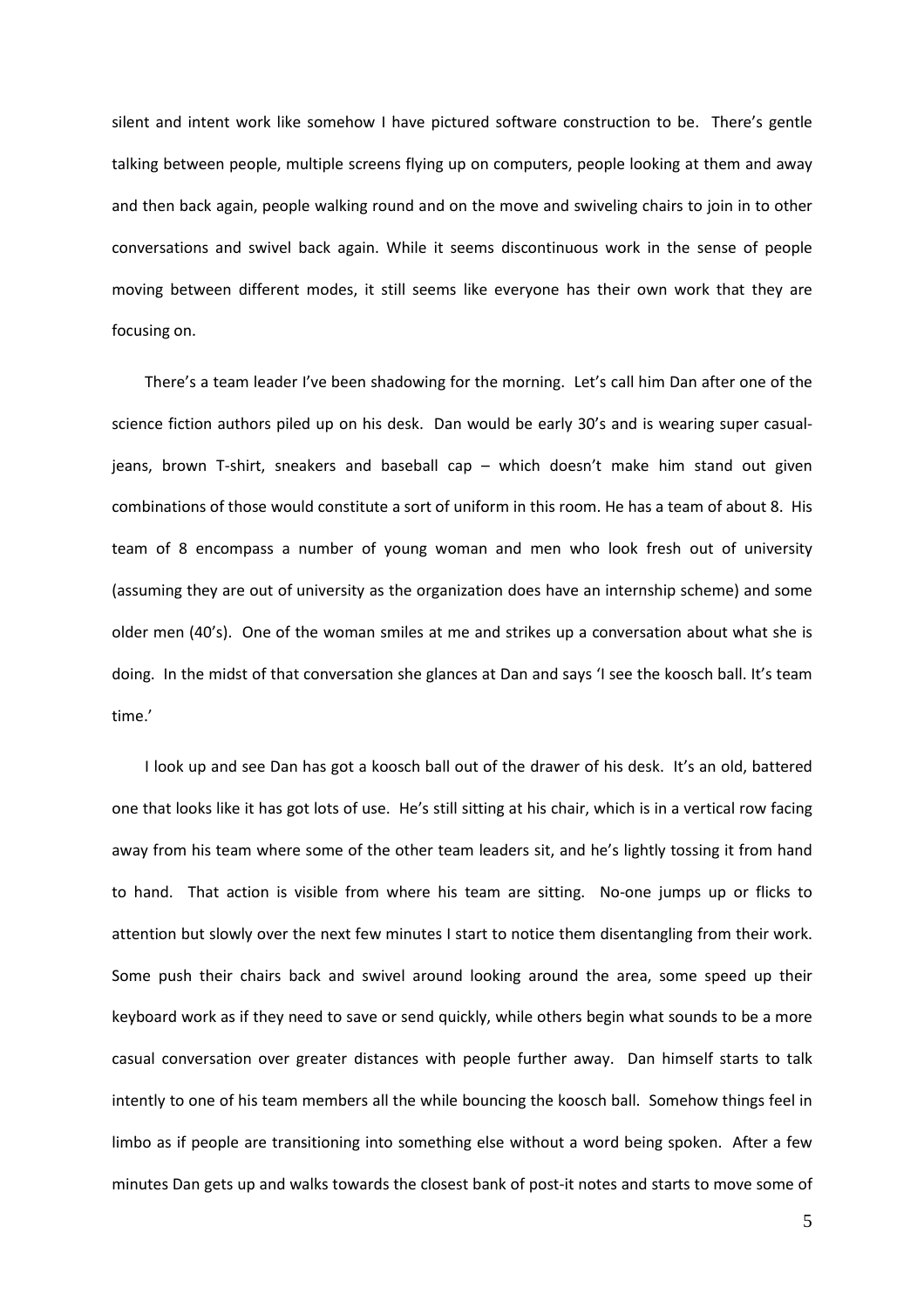them. People slowly join him when ready and there's spontaneous chat as people point to post-it notes. Things get quite animated with lots of laughter. The last few in the team come up to the board and without me quite noticing how they do so, they form a more formal circle and go quiet.

Dan is holding the koosch ball and he starts to talk. There's no formal opening up of the conversation and he seems to start as if this conversation is continuing on from one they have all had prior. He seems to be filling people in on where work is at and it sounds pretty frank to me. There's comments like 'I'm not sure where we are heading on this…' and 'we thought we'd be done here but it's obvious we aren't...'. The team members listen but don't join in. Then he stops, glances round the circle and throws the koosch ball to someone; that someone simply recounts what they individually are working on. There isn't much eye contact and again the group listens. Dan listens too. When that person stops they look around for a moment and throw the koosch ball to someone else. And on it goes.

One of the older guys (let's call him Spike) has more energy than others. He hops from foot to foot, makes more eye contact than anyone else and seems to be barely suppressing a desire to speak. That is unusual as no one so far has openly pre-empted wanting it. On getting the koosch ball he launches into a very animated account of trying to solve a bug or glitch in the system without being able to successfully locate it. At this point spontaneous conversation breaks out and others join in and it's actually becoming a conversation where people are genuinely interacting. The conversation goes to and from Spike as more than half the group joins in. Dan stays fairly quiet at this point but shows he is engaged by nodding, making one word type comments ('yup', 'true'). After 3 or 4 minutes he joins in. He says 'So there's two ways being suggested to move on this thing right?' He looks at Spike and Spike nods and leaps in again gesticulating wildly and adding other dimensions of this search for a bug or as he puts it 'more than one'. Again people look up and begin to nod and join in. Another few minutes pass and Spike eventually passes on the koosch ball but not until completing his spiel to the degree he wants to.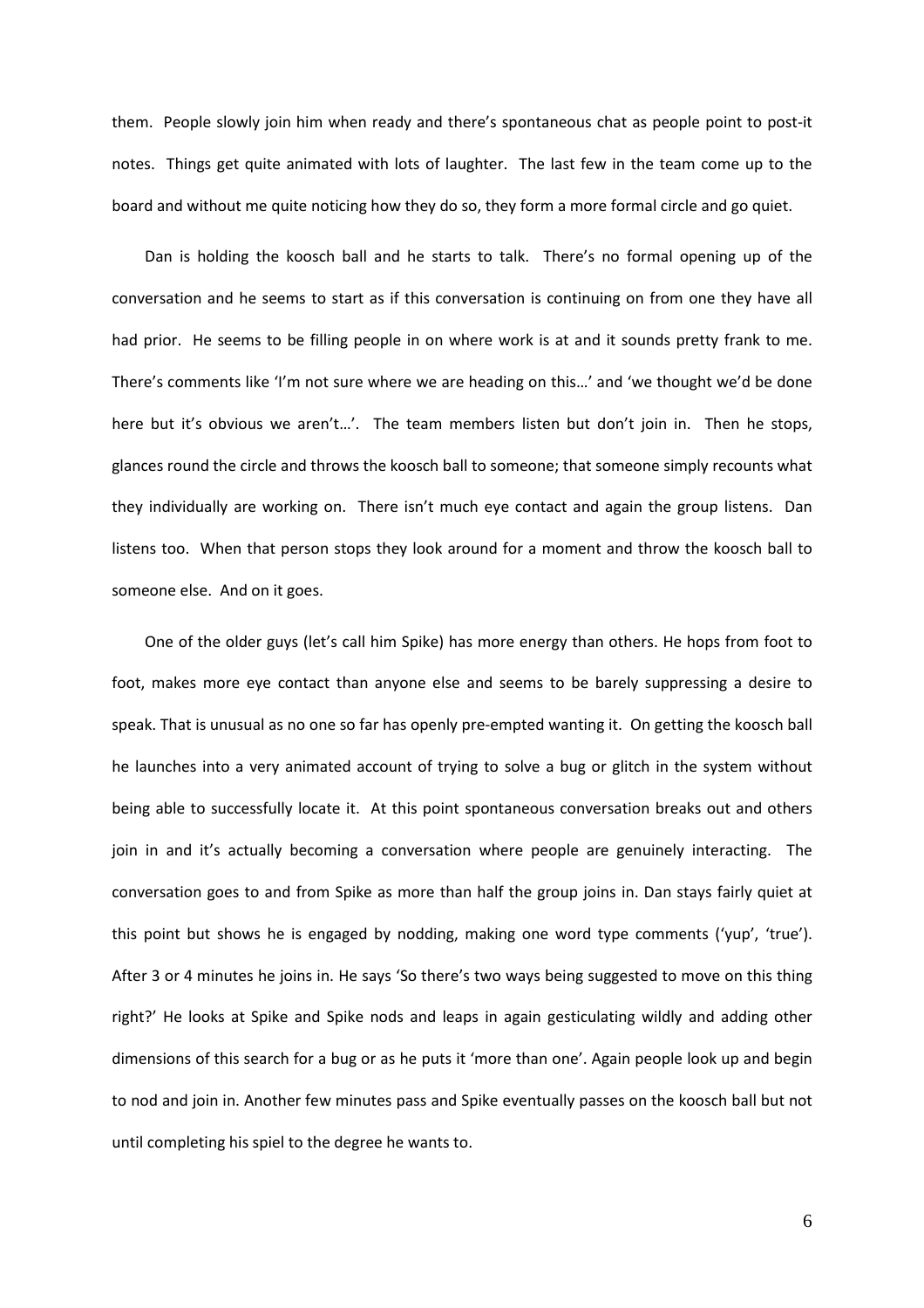Everyone has had a go and the last person throws the ball back to Dan. Dan tosses the ball in his hand and says 'we all good to go on?' but doesn't seem to expect an answer and no one seems to expect to give him one. Dan glances at his watch and rushes off to his next meeting. Given I'm shadowing, I rush off too but I glance back to see Spike still standing with a couple of people who he had fired up in the stand-up meeting. Still gesticulating and still talking furiously between them.

## Through the Lens of Practice, Identity and Leadership

There's nothing about this story I imagine that would appear dramatic or unusual. Some readers would smile in recognition at the baseball cap, figurines on computers, and the series of post-it notes inviting movement on the walls. They would be those who know the feel of an IT space perhaps. Others could equally be shaking their head at a space that seems to run on such casual, quirky, non-urgent lines. They could be those whose own work space has a very different rhythm. Regardless of how familiar or alien this story is, it should be recognizable as a representation of work practice or of what really happens. Before we interrogate the identity and leadership in it, however, let's put words to what it means to take a practice perspective.

### **Practice**

Attention to practice is driven by a sense of a gulf between researcher treatments of topics versus the lived experience of them and a sense that much of our research seems to 'strip out most of what matters' (Weick, 2007, p. 18). Practice theory therefore begins by asking the question 'what do practitioners experience "out in the real world"' (Weick, 2003, p. 453) although, in contrast to how it might appear, that is anything but a straightforward question. In fact answering that question means an entirely different kind of research attention and inquiry. Out in the 'real world' practitioners don't tend to abstract and separate out processes and treat them as 'stand-alone entities'. In the 'real world', practitioners encounter processes such as leadership 'in a holistic manner' as 'a meaningful, unfolding totality' (Sandberg & Tsoukas, 2011, p. 341). 'What people actually do' (Carter, Clegg, & Kornberger, 2008, p. 88) is not easily captured by any research that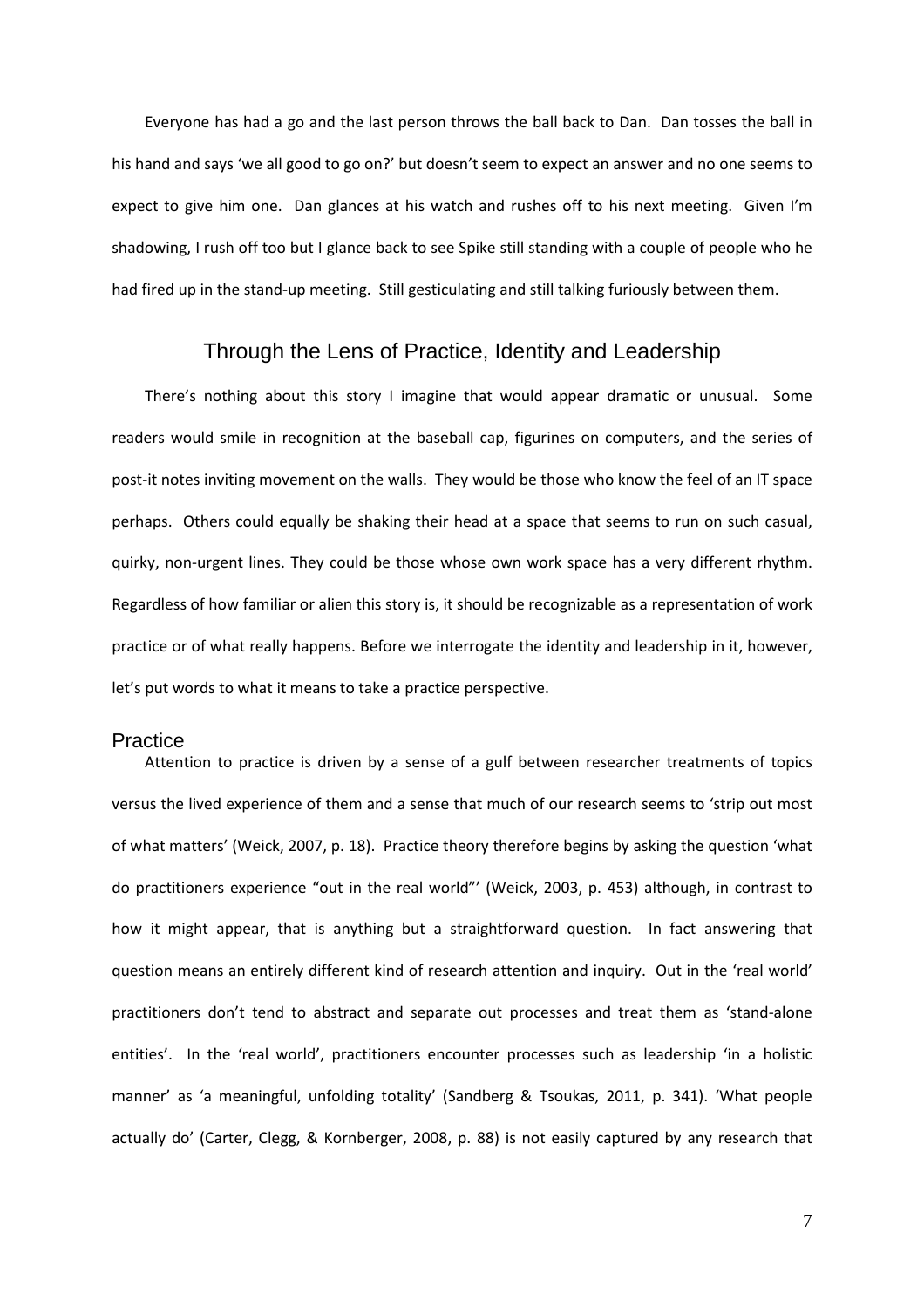works predominantly with practitioner's cognitive accounts of analyses of pre-set independent constructs such as leadership.

The premise we are offering here is that practice theory invites us closer to the lived reality of what people actually do. To do so it needs to grapple with a number of theoretical challenges. The first is the inherent situatedness, relationality, and interdependence of any self, other, artefacts, and contexts. That means any practice pursuit of identity and leadership engages with them amidst relationships, artefacts, and contexts. The second is the temporality of existence where action can't be neatly sequenced as in a flowchart but is instead 'entangled' in 'anticipation, uncertainties, and urgency' (Nicolini, 2009, p. 123) meaning practitioners negotiate choice, decisions, and ambiguity at every step. This makes things like identity and leadership more of a practical accomplishment than the managed project that appears in many of our textbooks.

If we put together the relational and temporal principles of practice theory then we end up with a focus on what (Dreyfus, 1991, p. 69) has called 'absorbed coping' where practitioners are immersed and embodied in a whole interconnected world. Much of the time this is routine, automatic and below the threshold of a cognitive, rational grasp but some of the time, when things go confused or unpredictable (something Dreyfus calls a temporary breakdown) we move to 'involved thematic deliberation' (Dreyfus, 1995, pp. 72-73) or what Yanow and Tsoukas (2009) refer to as 'analytic reflection' where we consciously pay attention to how and what we are engaging with. We would propose that identity and leadership through a practice lens are accomplished through both absorbed coping and involved thematic deliberation.

Our account of the standing meeting earlier in the chapter is thus an account of the 'absorbed coping' of Dan and his team. At this stage of the chapter you should have a sense of this team amidst their world surrounded by the objects and people that constitute such a world. Any leadership achieved by anyone is done amidst rows of computer monitors, post it notes, youth in jeans and sneakers, pyramids of science fiction books, cult series figurines and reprinted cartoons. In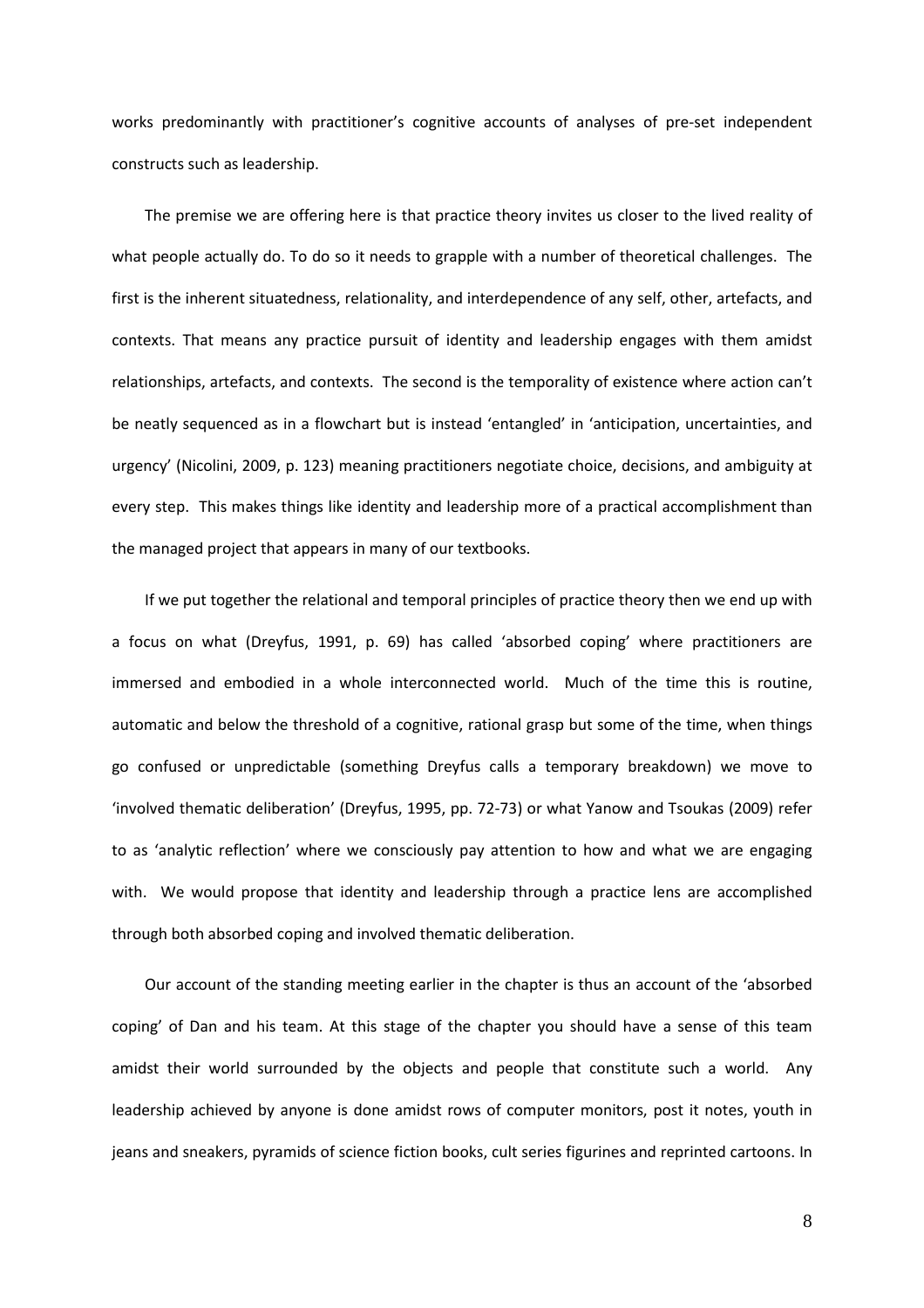the majority of the leadership literature the everyday clutter and direct spatial context of leadership is usually absent or at best tangentially and minimally referred to. However it should be clear that any leadership that might happen in this space is constrained and enabled by this space and the objects and people in it. Given no one has single offices, conversations happen when people swivel their chairs close to others and begin talking where they are or as people walk through or from/ to the large room. Something like a stand-up team conversation ritual makes total sense given this workforce is never far from computer screens (even in meetings they bring and look at their laptops and tablets) and hence needs something or someone to call them into a different form of communication and connection with each other. A practice approach draws us into 'a whole world' (given of course this 'whole world' of a large team room sits in a further 'whole world' of an organization and sector) where the doing of the constructs we academics like to study (in this case leadership and identity) are intimately intertwined with the routines that weave through real time, everyday space and work.

#### Identity

It is rare to study identity amidst the 'whole world' that practitioners live in. The closest we would have to such an approach is ethnographic studies with their thick description of place, space, rituals, and norms and the people who operate through such configurations. However ethnographic studies of leadership are rare to say the least with far more priority given to the direct verbal attribution or claiming of leadership through survey instrument or interview kinds of methodologies. The nearest to what we are trying to do here would be discourse approaches to leadership which seek for evidence of leadership in text (spoken or written forms of language such as in the form of a speech, email, prospectus) talk (in formal or informal conversation), and interaction (encounter between people that includes verbal and non-verbal engagement). Certainly discourse approaches would be congruent with a practice-type approach but there are other identity points of reference. We will seek to make these points visible in this section, while acknowledging the tensions in reading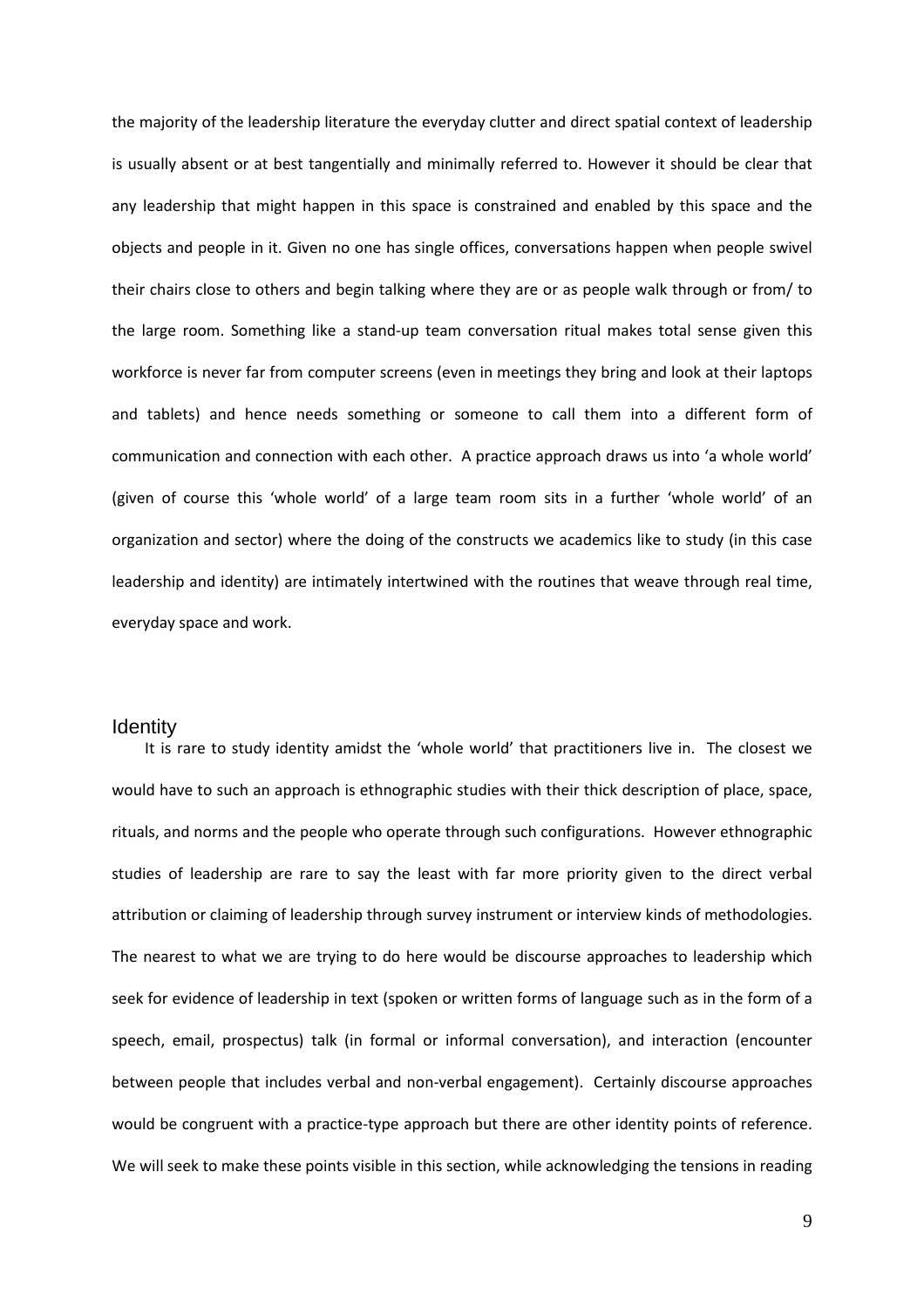identity primarily through observation, as in the need to 'refrain from objectifying identities as observable entities' (Ybema et al., 2009, p. 304).

Identity is generally represented as a struggle between the expectations of self, others, and organization/ community/ society (Sveningsson & Alvesson, 2003). It's a struggle because in that intersection of expectations, individuals feel the need to represent themselves with coherence and distinctiveness whilst at the same time being aware of palpable contradictions, precariousness, fluidity, multiplicity, and fragmentation. Wrestling with such a struggle means that identity is an ongoing question or 'project' (Giddens, 1991) which complicates choices of who to be and what to say and do in any moment. Identity researchers gravitate to discursive methods because that is where identity work (struggle) is most likely to be visible.

Observation is deemed a much more ambiguous identity research site given it is often identity coherence and distinctiveness that is most in view and not identity struggle. Nor can a researcher assume that a calm, confident, and assured identity performance doesn't involve significant precariousness and contradiction; or the reverse where evident identity difficulty and ambiguity belie a strong distinctiveness or coherence. On the other hand scholars of interviewing in particular (Alvesson, 2003; Holstein & Gubrium, 2003) argue that the interviews that researchers predominantly use to probe into identity are not windows into the identity work in real work/ leadership contexts. Rather, they suggest, interviews are better seen as performances or constructions oriented at the research context, the perceived expectations or hopes of the researcher, and the nature of the interviewer/ interviewee. Practice theory and approaches offer a bridge between what a researcher can see and feel on site alongside what they can hear and interpret prior or subsequent to the practice being explored.

In practice terms the starting place is with a 'permanent dialectic between the self and social structure' with identity having 'a potential mediating quality'(Ybema et al., 2009, p. 300). In the stand-up meeting story we see a whole host of mediating elements that construct the identities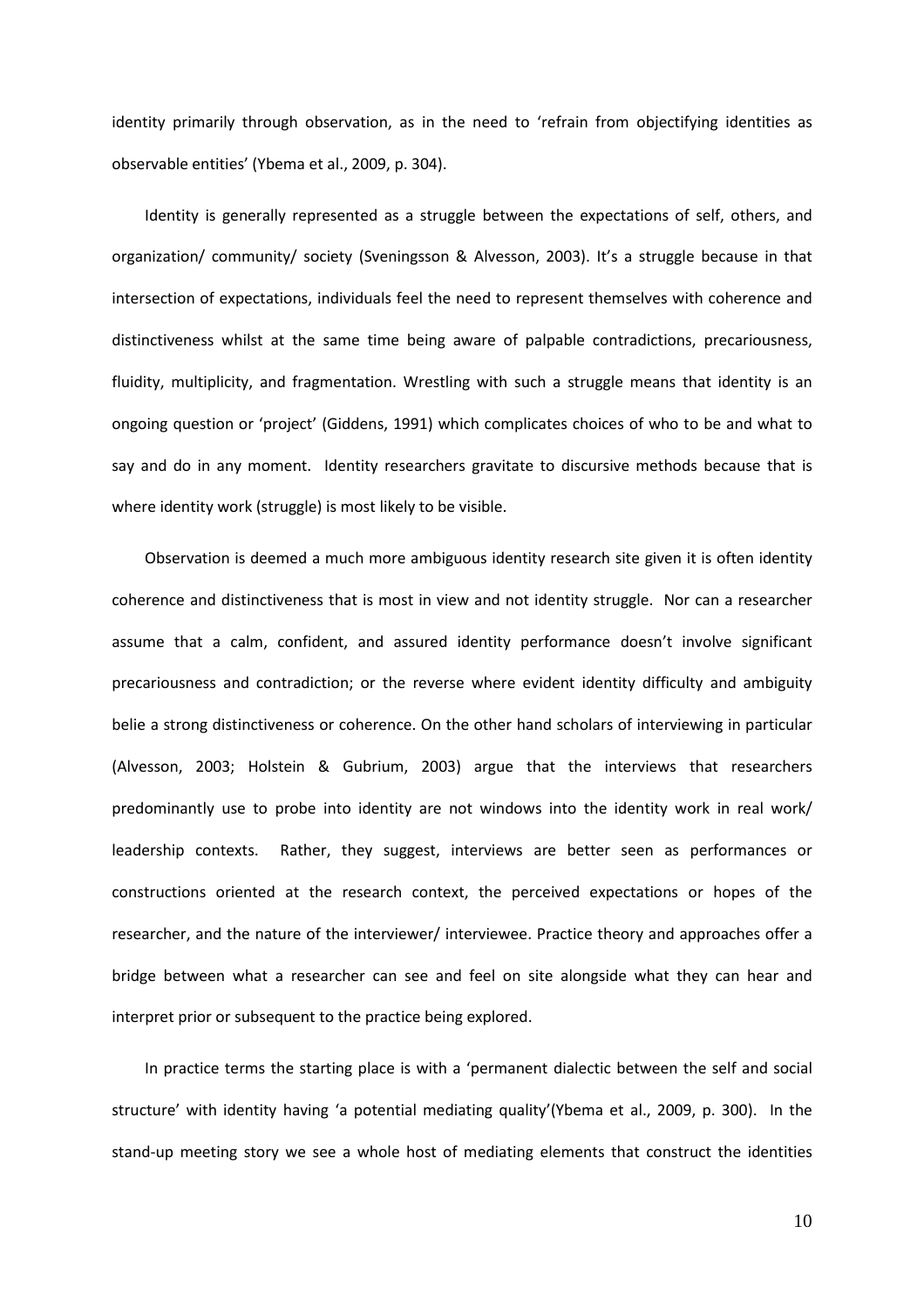possible in this team. We see a team creating the culture of their organization just as that culture creates the identities in and of the team. Thus when Dan pulls on his jeans and dons his baseball cap, another team member puts another science fiction book on the teetering pile and different configurations of the team swivel their chair round to be immersed in a software discussion, they all sustain a way of being in this organization like others before them and doubtless others after them. However they in turn are responding to the historical and cultural texture of an organization that distinctively blends the ability to look and behave casually with an extreme high performance pace and tolerance for uncertainty. In short their work identities are mediated through self and social structure mutually and simultaneously. This marks a significant departure from many identity studies where identity appears to be often singular (something constructed by a self) and internal (constructed through self-stories and reflection).

From a practice perspective identity thus is 'complex, recursive and constantly under construction' (Ybema et al., 2009, p. 301). Given it is these things 'it implicates social maneuvering and power games' (Ybema et al., 2009, p. 306). So we see Dan as the possessor of the team koosch ball but unable or unwilling to verbally call the team to their stand-up meeting. He uses movement (walking away from his station), location (standing by the team process and results chart) and silence (waiting quietly for others to join him) to get this meeting starting. Likewise his team doesn't rush to the meeting but keeps talking, finishes off their phase of work and swiveling their chairs amongst each other. We could read this sequence of actions as Dan 'maneuvering' to gain the authority needed to start the meeting and his team illustrating their power to join him (or not) in a timely manner. The effect is of a form of minimalist authority where team leader and team act in interdependent ways to produce this event called a stand-up meeting. Individual and collective agencies are at play here as all 'choose' to take part in this event and make their process of 'choosing' quite visible.

Given we aren't relying on anyone's reflection or discussion of leadership and identity to give insight into these, a new set of identity dimensions are required. This chapter is going to highlight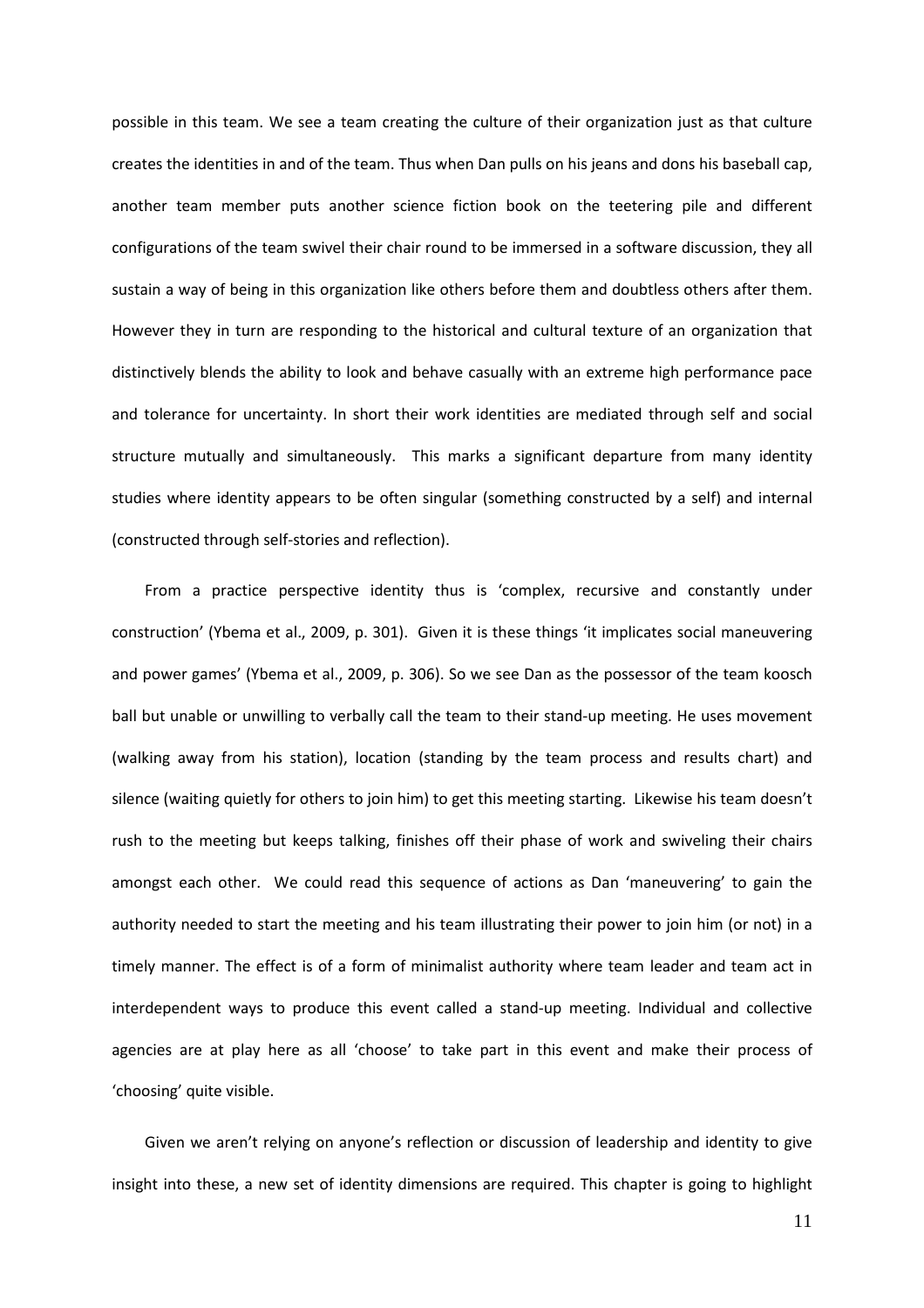three constitutive practice elements that traditionally have not been strong in identity research: physical space, routines and artefacts. I'm going to argue these are particularly significant in giving insight into leadership identity.

#### Physical Space

Physical space can be considered 'inseparable' from the knowledge that is its very purpose (Lee & Amjadi, 2014, p. 723). Physical space is 'intimately bound up with intentions, occupations and purposes' which makes it integral to the construction of identity (Dewey, 1938/1991, p. 52, in Miettinen & Virkkunen, 2005, p. 443). Physical space provides an 'emotional home for expert selves' (Cetina, 1997, p. 9). In the standing meeting account the physical space shapes a complex leadership space. Dan and the other team leaders sit facing away from their team but, apart from facing a different direction, they have identical desks, chairs, computers, and garb. We could interpret this in a number of ways: that team leaders are minimally differentiated from the members of their teams and share more similarity and proximity than difference; that distinction through position or title seems of little significance in this world; that team leaders sitting together suggest that the vertical relationships between team leaders are significant.

Team leaders sitting facing away from their teams is harder to interpret. From shadowing Dan more broadly I saw that much of what a team leader does was advocate, speak, and contribute on behalf of the work their team is charged with or represent the work of their team to other team leaders and beyond them to project, group, division, and executive leaders. Facing those other teams and the rest of the organization literally and symbolically then makes sense. Facing away from their own team similarly seems to have meaning. We could read it as a signal to the team that space is their own to lead, manage, fill, and shape and from what the researcher could see while there, this is exactly what they were doing. As such facing away indicates team leaders don't or shouldn't be in micro-management, supervision or surveillance over their teams. Their location on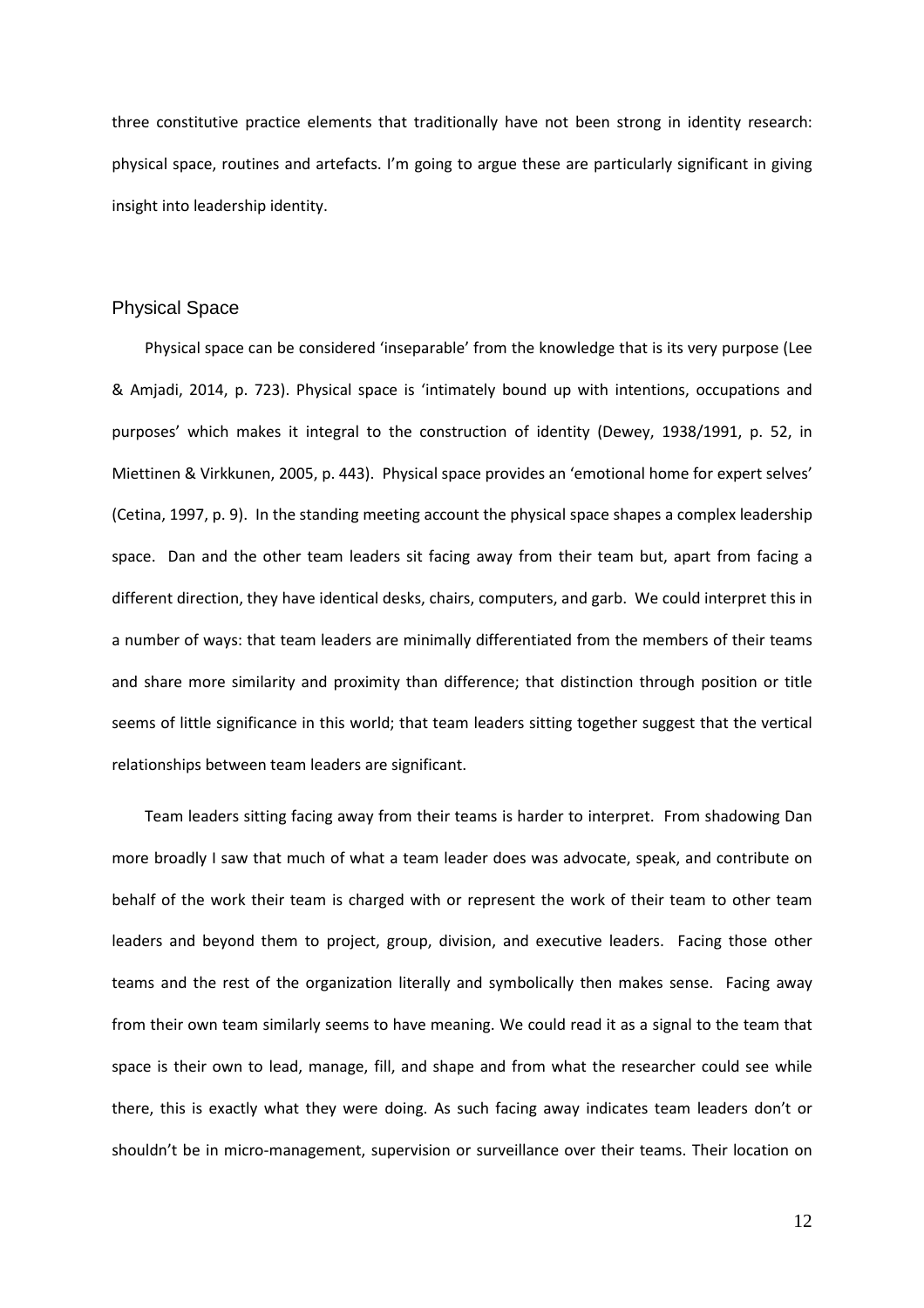the periphery or boundary of team space, then, indicates a certain identity position for a team leader but a host of choices as well. Watching Dan move between being one of the team (wheeling his chair to join a conversation between members of his team), one of the team leaders (leaning back in his chair talking between them) and in terrain not connected with his team (leaning against a wall chatting to the overall project heads) shows Dan shaping a team leader modus operandi in relation to the overall spatial configuration he practices in.

#### Routines

At the core of this observation is a routine (the stand-up meeting). It is rare to focus attention on routines when researching leadership given leadership is more often linked to exceptional moments and contexts more than mundane and recurrent ones. If we take a practice approach to leadership seriously though, the routines that make up the day-to-day series of activities that constitute the work of the organization are precisely where we need to look for the presence (or absence) of leadership. After all 'organizational routines have been regarded as the primary means by which organizations accomplish much of what they do' (Feldman & Pentland, 2003, p. 94) and one could wonder how significant a contribution leadership is to what organizations do if it can't be found in such 'primary means'.

Process and practice theories have created a renewed interest in routines. Routines in the past have been predominantly too quickly associated with stability, repetition, inflexibility, and even inertia and considered of limited interest to scholars precisely because of these characteristics. However, increasingly scholars are seeing that routines are equally central to change processes and indeed are prime sites of variation, improvisation, and possibility (Feldman & Pentland, 2003). This more recent theorization on routine highlights its importance to constructs that are significant for leadership such as organizational or collective learning, conflict and power, interpersonal relationships, and meaning/ interpretation. From a practice perspective, routines focus us particularly towards the 'performance' of collectives and their choices or strategies that are always 'enmeshed in far-reaching, complex, tangled webs of interdependence' (Feldman & Pentland, 2003,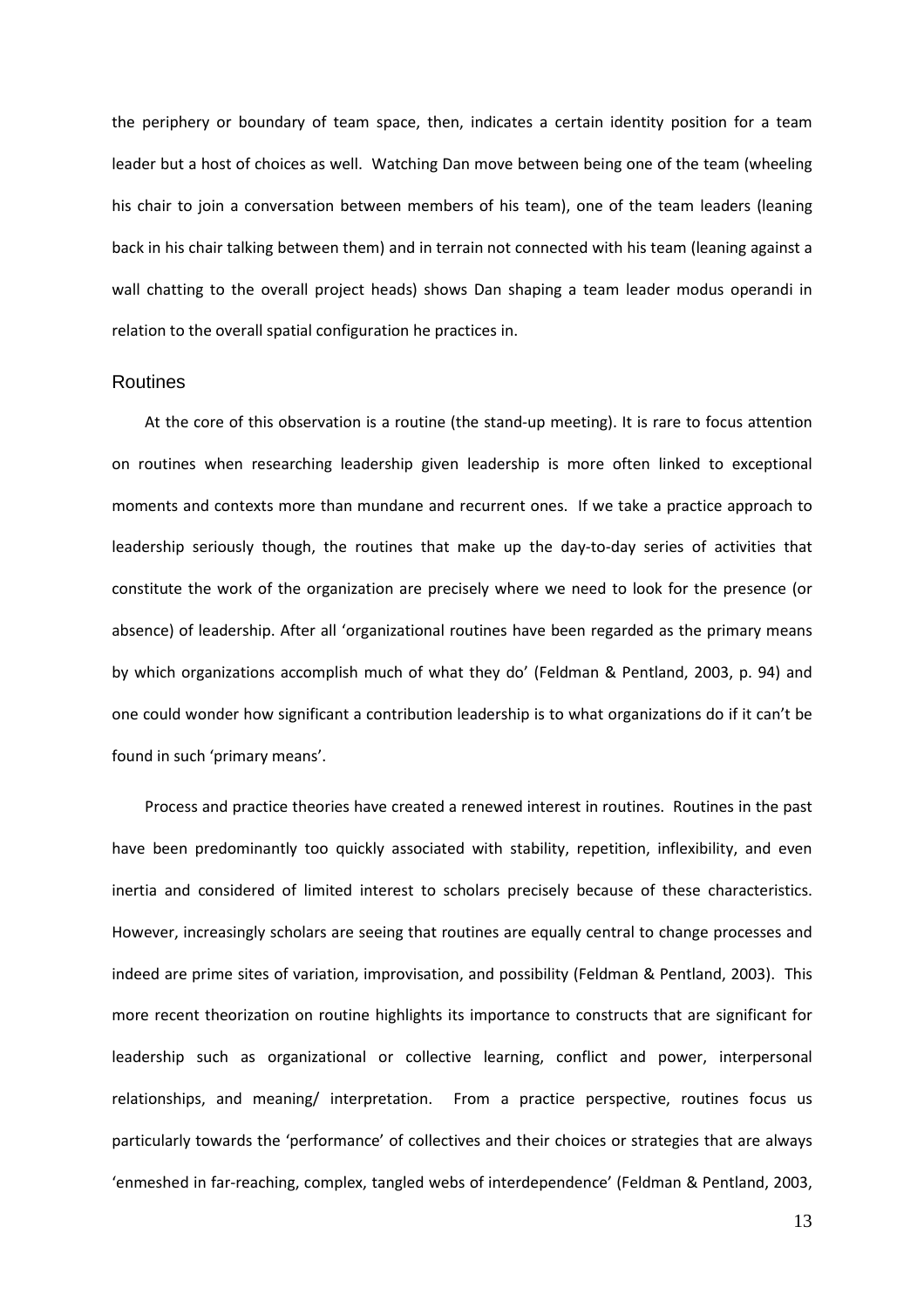p. 104). If this is so then researching routines should shed light on distributed, relational, shared, and emergent configurations of leadership that practice approaches are most interested in.

In terms of this chapter we need to understand routines as integral to identity work. This should make intuitive sense given we defined identity work previously as the tension between representing self in stable and coherent ways in the face of the ongoing struggle in 'forming, repairing, maintaining, strengthening or revising' such representations or constructions (Sveningsson & Alvesson, 2003, p. 1165), which appears to parallel the precarious tension between stability and change in routines themselves. Consequently, there are two ways of analyzing routines with respect to identity: routines as either resource or discipline for identity (Brown & Lewis, 2011).

Routines are a resource for identity where individuals creatively craft a construction of self within the possibilities, discourses, and relationships that are nested in such routines. Such a crafting is never unfettered and without constraint but nonetheless there are myriads of configurations, shapes, openings, contradictions, and spaces to claim for any sustained identity work in even the most established of routines. Equally we note that routines can be understood in disciplinary terms where usually hidden or disguised in the routine are dynamics of power and control which seek to manufacture certain identities above others. Precisely because such power and control are hidden and/ or disguised then, while identities appear freely chosen, they are in fact a form of regulation co-opting and pre-selecting what identity representations are available. We are going to hold routines as both a resource and discipline for identity work and therefore in an ongoing tension.

The stand-up meeting routine demonstrates such a tension well. Clearly it is designed to pull people out of fairly autonomous and individual work trajectories and pull them together to pay attention to their existence as a team and the work that is located across and between them. Confining the speaking role to the possession of the koosch ball in theory gives anyone the capacity to claim and use a space of action (see the next section) however a very tight script operates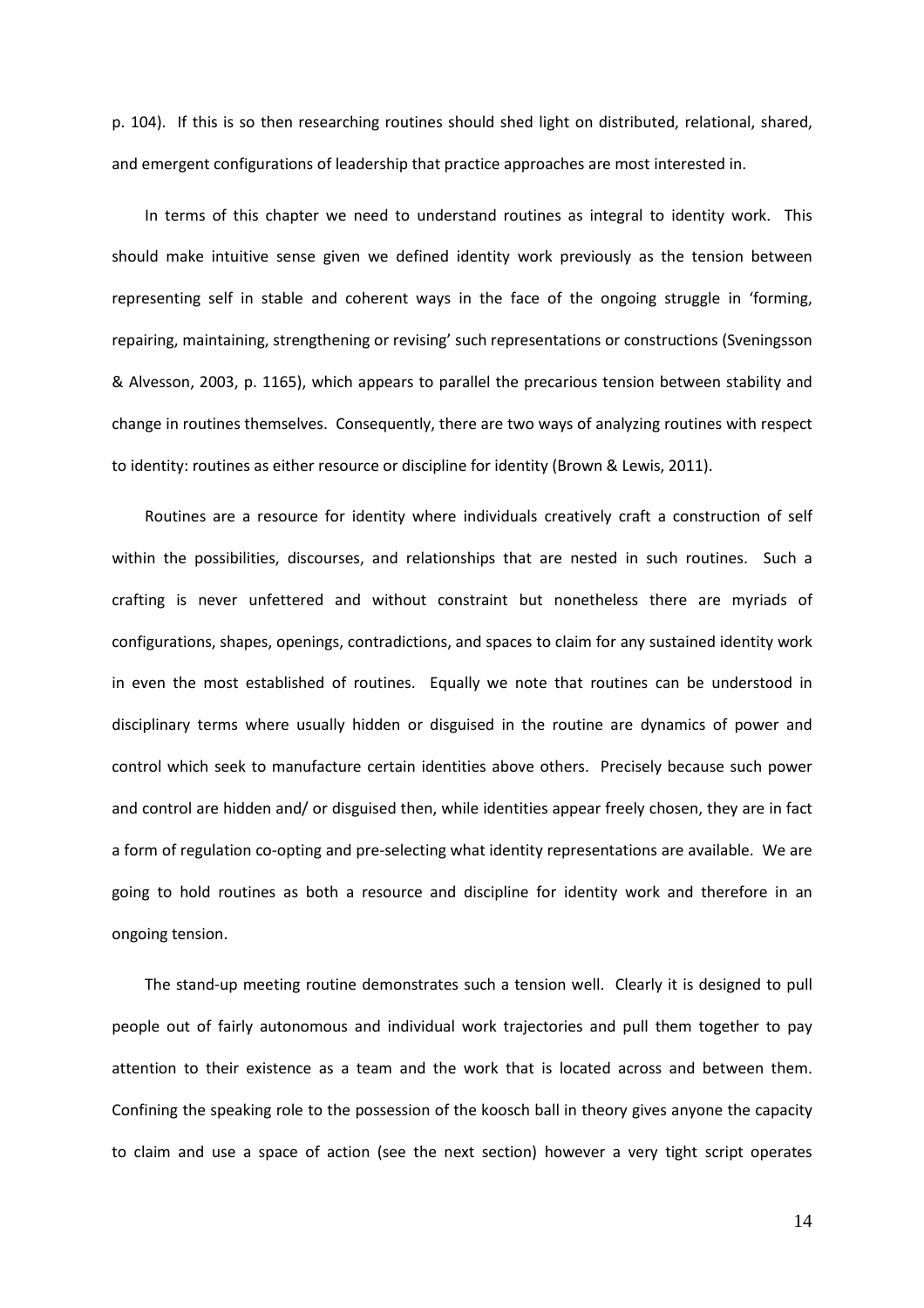throughout this routine with only a few minutes available for each person. Like all routines this one has an ostensive dimension (the structure and 'rules' which govern it) and a performative dimension (the improvisational and adaptive choices which people make momentarily any time the routine is activated) (Feldman & Pentland, 2003). In the version of the routine we see Dan is low key, serious, and rational whilst Spike is flamboyant, passionate, and energetic. That combination in this particular performance of the routine could be read in leadership terms as Dan holding the kind of structure and format that allows one of his team (such as Spike in this case) to seize the limelight, command the attention of the team, and redirect collective thinking in a particular direction that Dan could not have known about prior to beginning the routine. This surely is distributed leadership in action?

However it is important to remember that Dan has the ultimate power over the koosch ball and the ability to mobilize and complete the routine when the koosch ball is in his hands. We note that such power over the koosch ball does not halt or stop the conversation between Spike and team members after the stand-up meeting has finished suggesting that the koosch ball is a catalyst or intermediary of leadership action that can extend beyond and from the routine.

#### Artefacts

Identity is usually talked about as something one has (or more normally struggles with) than the proposition that who we are/ want/ need to be is intimately connected with artefacts. Nevertheless, it should be difficult to picture yourself or anyone else without a relationship to artefacts, be they computers, PowerPoint, books, power tools, or sports equipment. A practice approach argues we have identity partly because of the artefacts we are associated with. In the stand-up meeting story the key artefact is a koosch ball and we will use this koosch ball to explore the relationship between identity and artefact. I should note however that the choice of the koosch ball as a key artefact is a fairly arbitrary one. The process and results chart marking the location of the stand-up meeting could be considered equally important as could the swiveling, wheeled chairs which allow the team members to form and reform in different configurations at will. All artefacts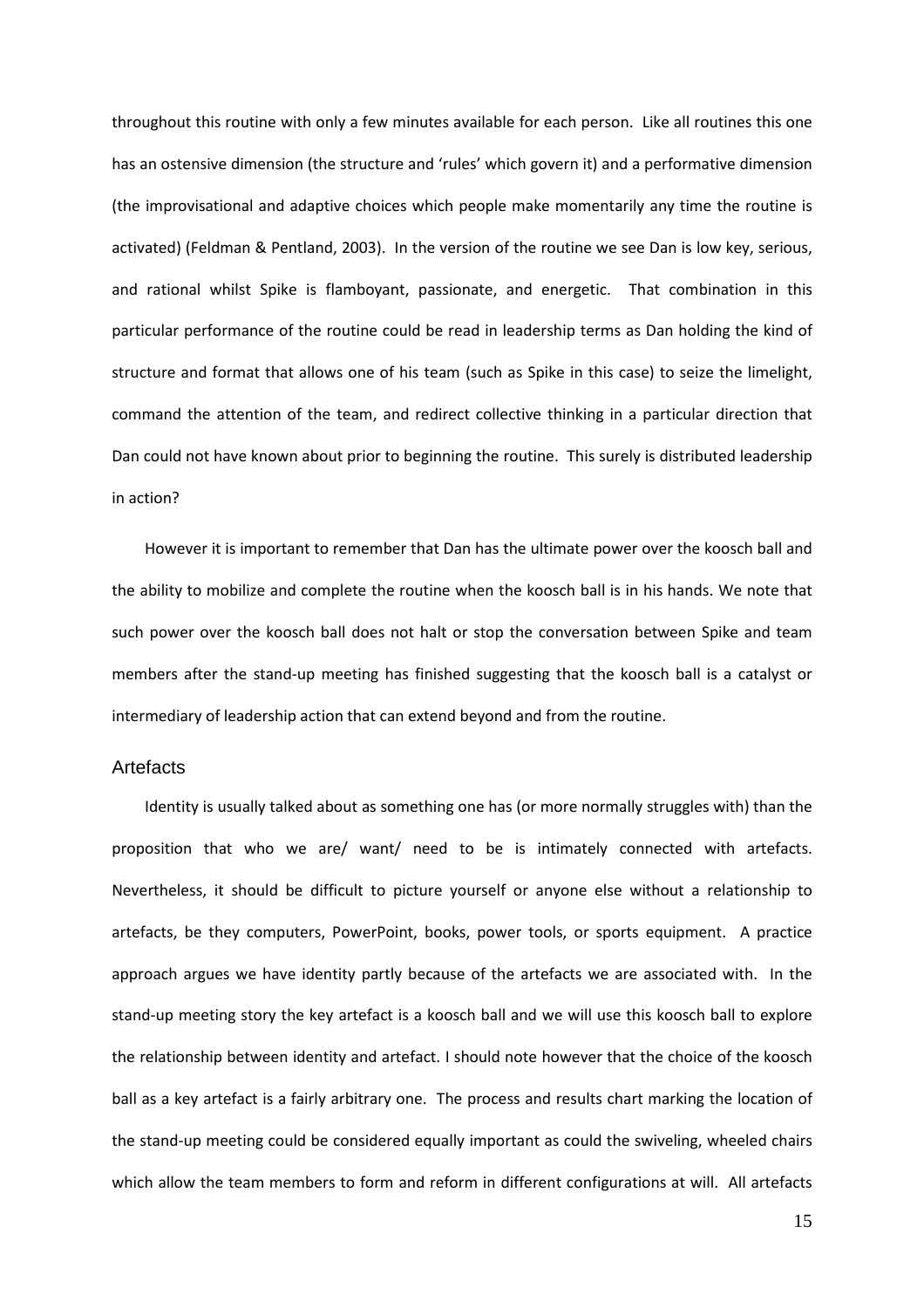no matter how unexceptional they are signify something about how work is produced between people.

However artefacts have traditionally been overlooked in organizational studies, let alone leadership, because they have been seen as passive adjuncts to far more significant phenomena such as environments, structures, strategies, cultures, and technologies. Things people held or used or worked with from this research perspective could be understood as mere props for personalities, stories, and activities far more deserving of research attention. However if we take up the challenge of studying processes like leadership 'as they really happen' then the simple truth is leadership happens as individuals and groups use, hold, and work with artefacts (see, e.g., Sergi, this volume). The first challenge to doing so is to rethink the very nature of artefact, object, and tool. The tendency when we think of these at all is to view them as fixed, static, instrumental, and something to be merely used. The last of our terms, 'tool' would come the closest to such a definition however in leaving even tools in such a space we neglect their role as intermediaries with the ability to broker realities such as power, status, control, and knowledge. Beyond tool, objects, and artefacts have an even more complex existence. If we could view them as historic, symbolic, textual, emotional, and social and not just 'object-like' then we could see their capacity to facilitate identity, meaning, relationship, and purpose.

Stopping seeing artefacts in terms of 'thingness' means beginning to see them as 'non-fixed', active, agentic, and as epistemic or capable of embodying what is not known (Nicolini, Mengis, & Swan, 2012, p. 613). Nicolini and his colleagues invite us to view artefacts as 'triggers of contradictions and negotiation' that set up a 'problem space' (Nicolini et al., 2012, p. 621). It's the difference between seeing a koosch ball as a mere toy that is good to hold or throw versus seeing it as a signifying object with the capacity to constitute a leadership space. In the stand-up meeting account the very sight of it in Dan's hands signals a moving away from individual work stations into 'team time' and a collective communication/ workflow ritual. At the moment as the team catches sight of the koosch ball, we can begin to sense 'the problem space' that the koosch ball creates. The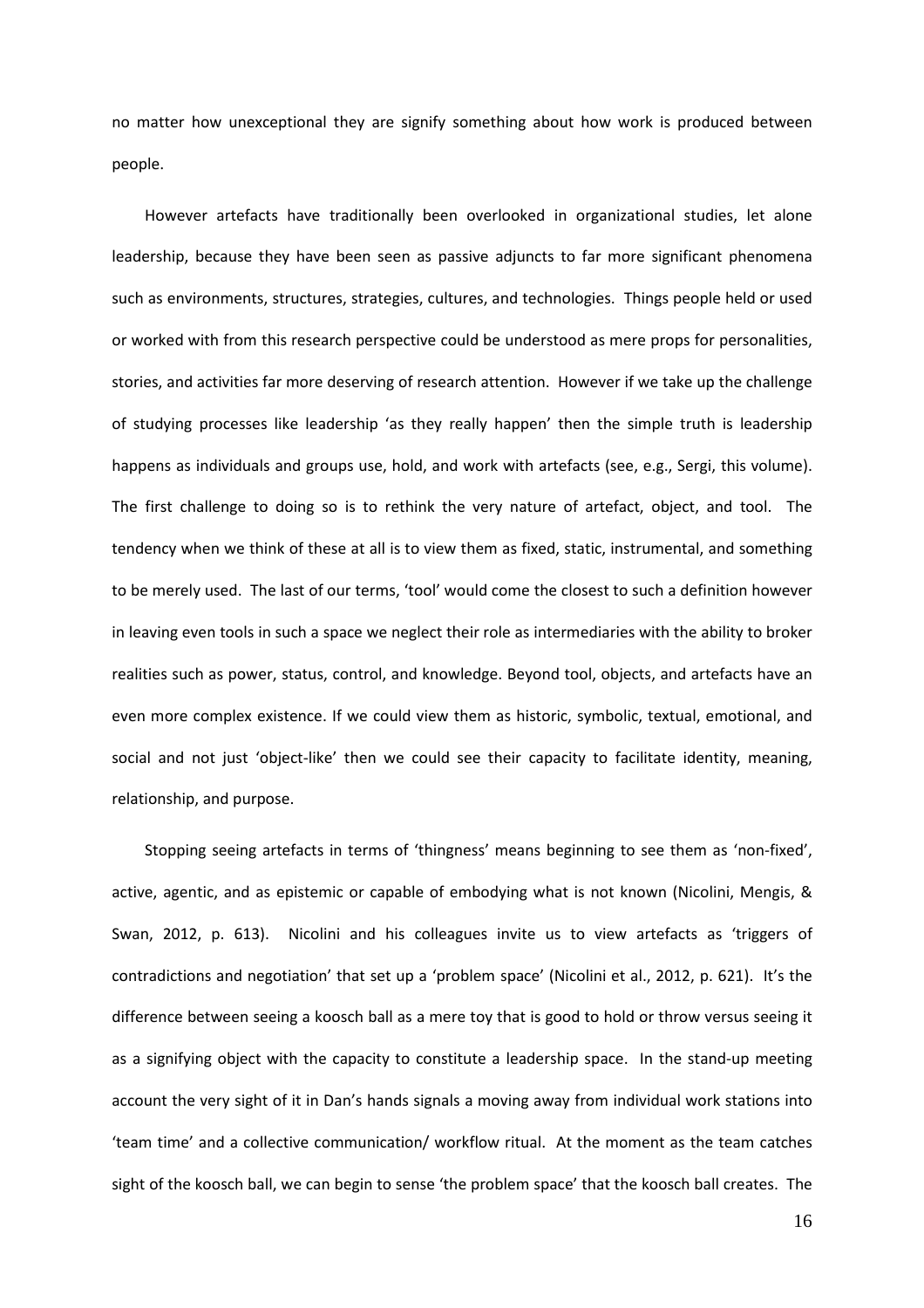team has choice in how they respond to the koosch ball after all. Dan's actions seemed to recognize this as he chose to juggle it in his hands for 3 to 4 minutes, walk casually up the section of the wall with their posters full of post-it notes, immerse himself with the post-it notes,, and in effect wait patiently for his team to pull themselves out of their work of the day and respond. That he never gave a verbal instruction or any sign of impatience could be read as an understanding of his team's 'space of action' (Holmer-Nadesan, 1996) at this point.

However artefacts are also symbols of authority that can be used to exercise or challenge power (Lee & Amjadi, 2014, p. 724), signify status, confirm dependence, independence or interdependence, and influence or shape individual and collective trajectories (Swan, Bresnen, Newell, & Robertson, 2007, p. 1814). Given Dan is in possession of the koosch ball, he would have had some confidence that his team acquiesce in the ritual to follow. Certainly he seems comfortable in not giving any instructions or direction beyond the visibility of the koosch ball and his movement to the wall to make this ritual happen. Artefacts then 'can be used to mobilize action' (Swan et al., 2007, p. 1814). Dan presumably is a team leader even without the koosch ball in his hand but when he appears with the koosch ball and walks towards the spot by the wall he is mobilizing what someone in his team called 'team time' and a different kind of connection and communication between his team.

Miettinen and Virkkunen (2005, p. 443) remind us that 'norms of action and cognition are objectified into artefacts' hence the koosch ball opens up a certain kind of team time norm. We could see the stand-up meeting then as a breaking of the more technical/ technology-oriented conversation/ meeting norms of the rest of the day which the koosch ball enables. Both Dan and his team potentially become something different in the circle with the koosch ball. Indeed 'the (re)constitution of objects is a central resource in the development of professional and organizational identities' (Engeström & Blackler, 2005, p. 312) and the koosch ball constitutes a different suite of identities. The identities we need to focus on in this chapter are leadership ones so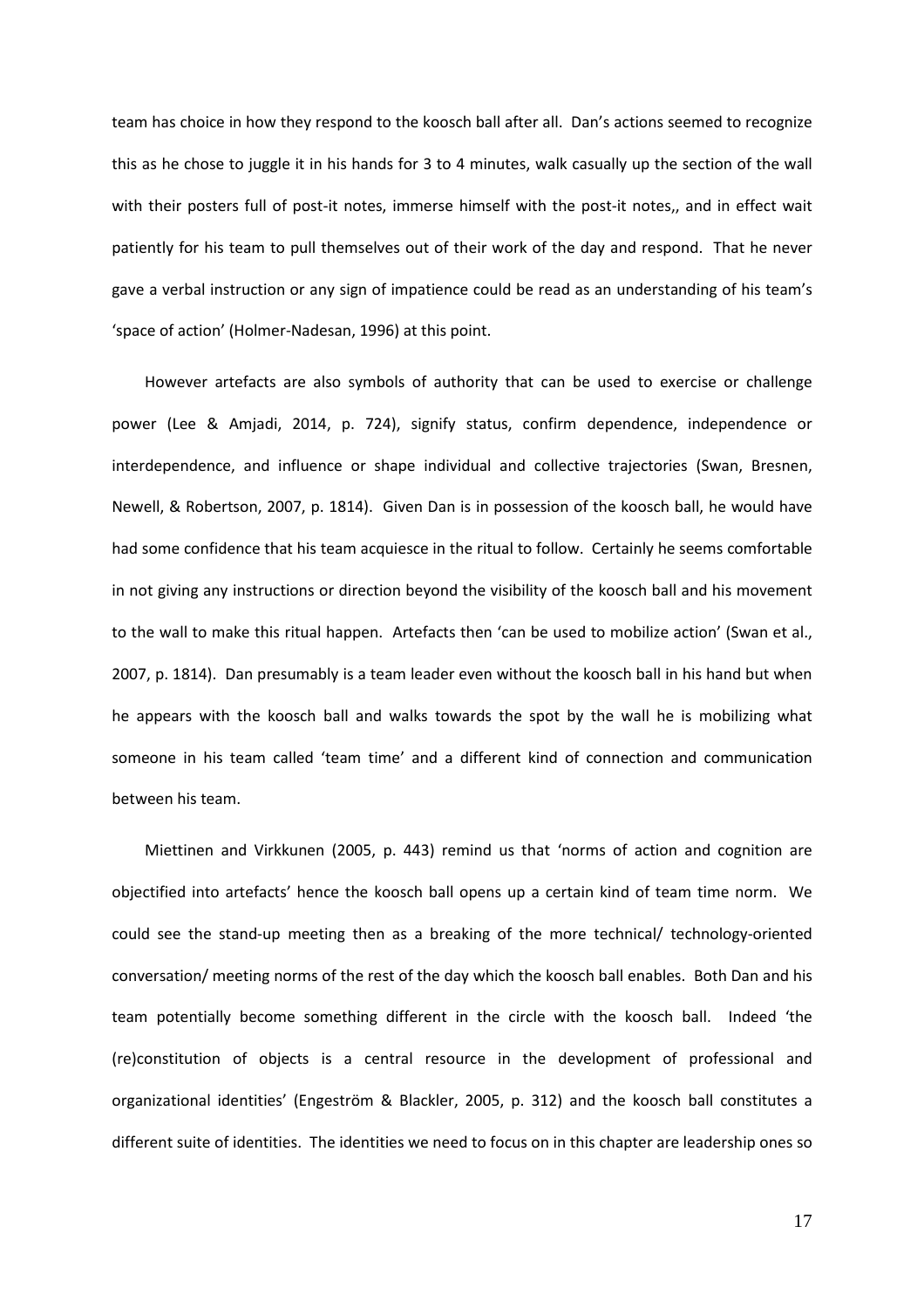we'll bring leadership into this chapter directly and then turn to the question of leadership and identity.

#### Leadership

If you have read even a little of this book, you will be aware that tracking Dan for evidence of leadership is a forlorn endeavor for a practice-oriented approach. Hopefully it has become evident that while shadowing Dan was a point of entry into the organization, we have looked for leadership of which he is a part more than leadership which he 'does'. The introduction of this book states that a practice perspective would look for leadership 'in immanent often non-deliberative collective action emerging from mutual, discursive, recurring patterns in the moment and over time among those engaged in the practice' (Raelin, this volume). If we read our interaction through the lens of this definition then we see the stand-up meeting as a routine or recurring pattern of activity that this team engages in. Leadership doesn't exist a priori to the interaction but emerges (or not) from this meeting. That makes leadership a collective property or what this definition refers to as 'mutual', where those who are part of the interaction play some role, whether they know it or not, in how leadership emerges. One way we can ask this of our interaction is to ask 'what leadership configurations emerge when interactants share a newly formed leadership space?' (Chreim, 2015, p. 7).

We have already discussed that this space opens up when the team leader (Dan) picks up the koosch ball and moves to the designated part of the wall where this group tracks their progress. This is a routine that happens every day at approximately the same time but even though it is a routine it is not a pre-determined one. Both Dan and team have a myriad of choices about who to be in this recurring routine. Remember our artefact, the koosch ball, constructs a 'problem space' (Nicolini et al., 2012, p. 621) that participants can mediate, negotiate, challenge, adapt, and subvert. Every time Dan picks up that artefact and throws it to someone else, he can never be entirely sure what will happen. Chreim (2015, p. 21) proposes 'the more ambiguous the space the greater the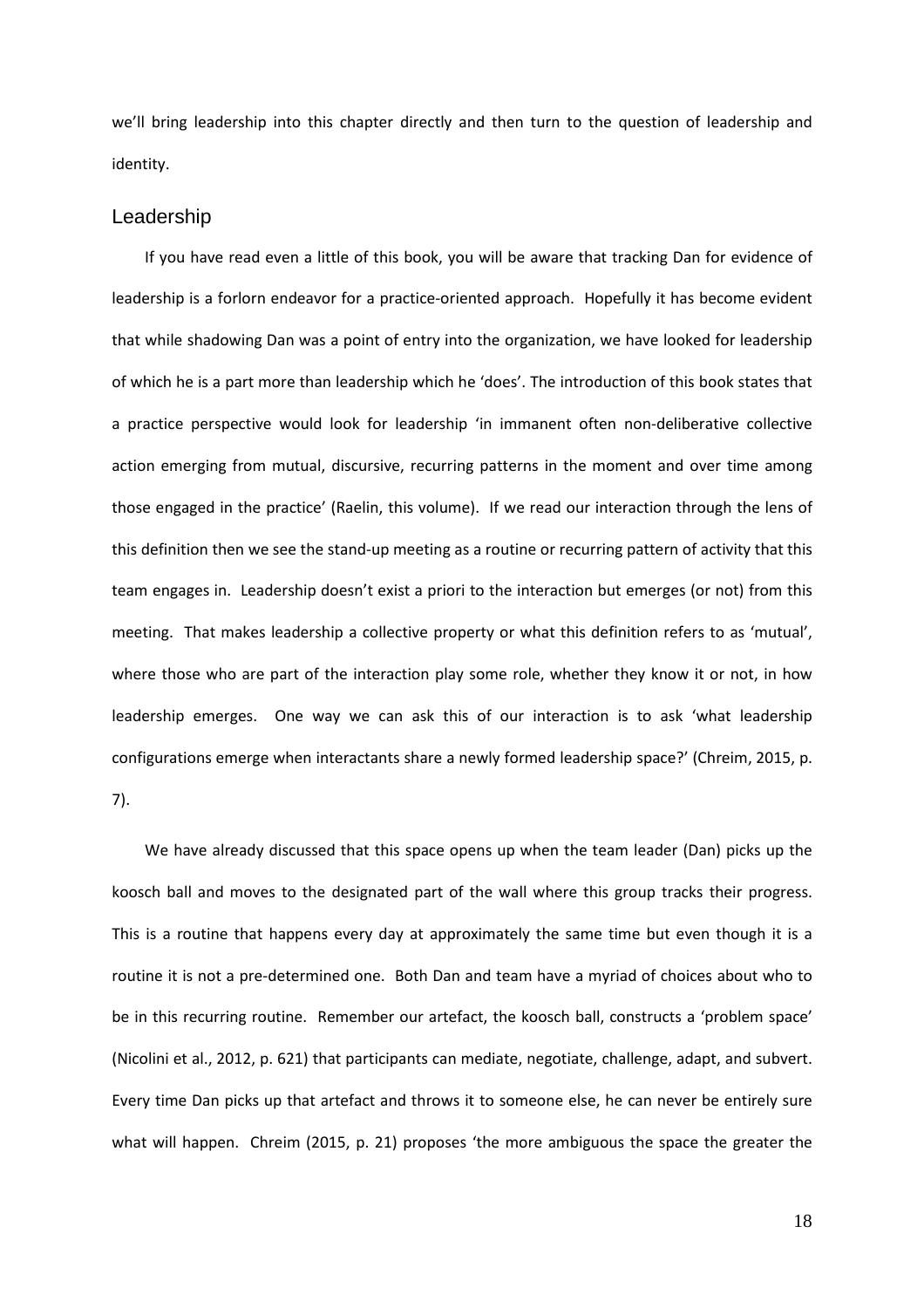room for actors to fill in' and that such 'practices help structure the emergent leadership configuration'.

On the day we see this stand-up meeting it is Spike who is proactive about gesturing for the koosch ball, who creates real energy and conversational dynamics in the circle, and who creates some meaning that others seem to relate to both in the meeting and beyond. Dan alternatively listens, stays quiet, checks his understanding with Spike and the team, and waits for Spike to pass the koosch ball on. Dan maintains authority in this interaction as he paces the meeting and ensures the koosch ball passes to others but Spike gives the team something to be involved in and contribute to. Any leadership that we are prepared to recognize here happens within a configuration of Dan, Spike, and the team in relation to each other, their context and its norms, and the artefacts (post-it notes and koosch ball) that constitute the uncertainties and possibilities in and from this interaction. Given this interaction on this day played out in this manner, something new may be possible that wasn't there previously. Looking back at Spike and teammates still talking vigorously as both Dan and researcher leave suggests the seeds of something possible. We might be prepared to call such emergent energy, connection, focus, and meaning evidence of leadership.

## Leadership and Identity

This chapter so far has interrogated 'the absorbed coping' of one of the teams in this organization. However having a researcher track Dan for a substantial part of the day probably did constitute a 'temporary breakdown' of routine which did occasion some reflection and rationale from Dan as we walked to different parts of the building for different interactions. Thus to this observational material we can add some of Dan's reflection about leadership. Dan thought the stand-up meeting went well but didn't elaborate. In terms of his role, he likes being a team leader, admits that the technical leading aspect of his role is most comfortable and compelling and that he has to intentionally work at the relational 'leading people' side of what he does. However he made a distinction between *leader* and *leadership* that seems crucial here. In terms of *leadership* he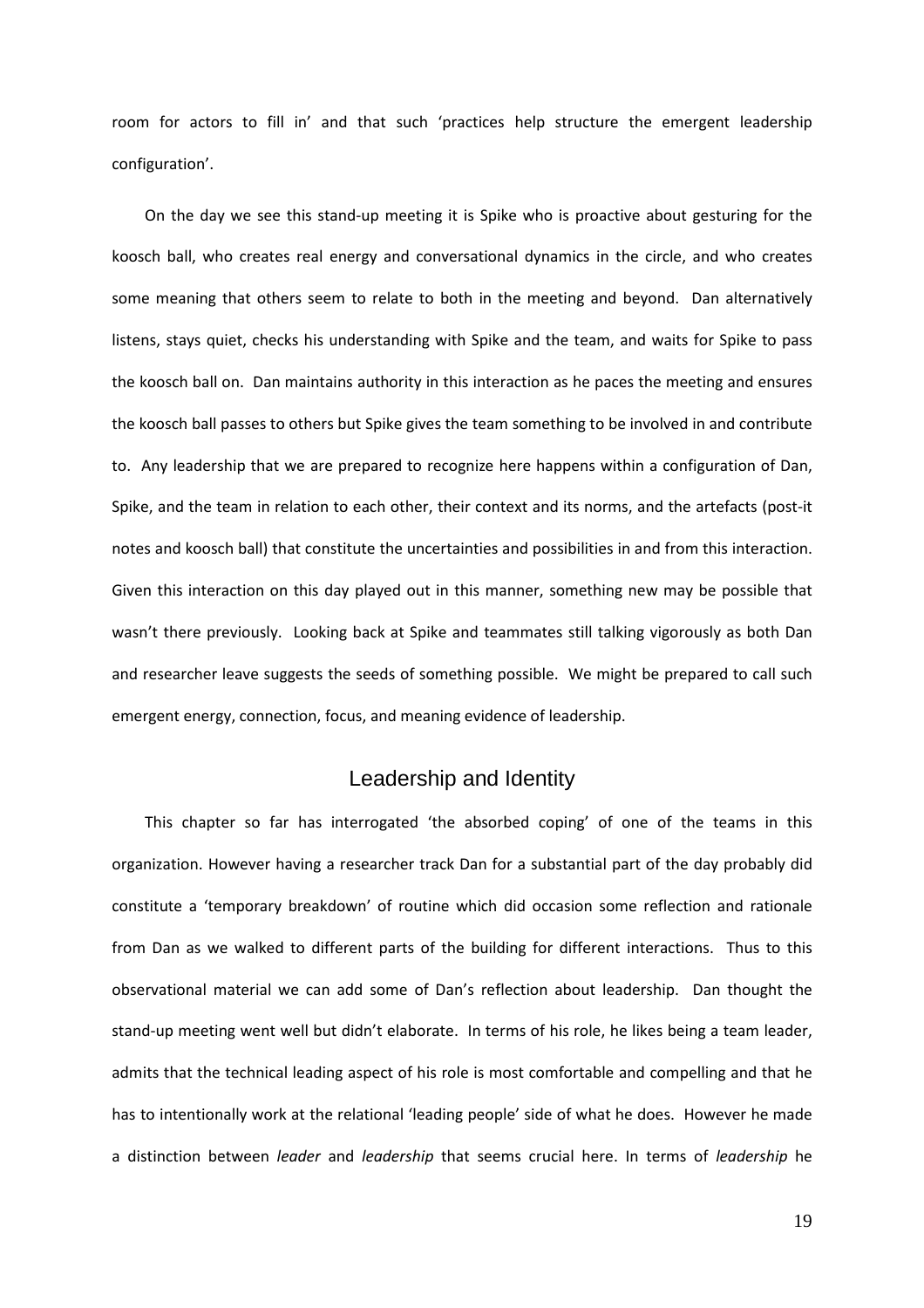admitted, that while he can't exactly define leadership, he senses it is more than having an aggregation of leaders and feels the absence of something in this space. That absence is typified by him realizing he doesn't have something he needs like a contract or piece of information or some kind of larger leadership story that relies on some kind of cross-organizational collaboration and culture and that the largely technical environment directed by leaders doesn't enable that. This feeling of something missing, which he names as leadership, is something to him that seems to encompass something different from his team leader role. Hence in a few simple sentences Dan conjures up the complexity of leadership in this context and a sense of the struggle that contains his identity work. One possible researcher interpretation is that by 'absence of leadership' he means the connected, collaborative, cross-organizational kind of *leader-ship* configuration that is different to having *leaders*. This was corroborated by other team leaders who overheard Dan at this point and joined in the discussion. If we put the clues we have together on practice, leadership, and identity, we get a subtle and multi-dimensional picture of leadership identity in practice. Dan, Spike, and the team in this interaction create leadership (or not) in a particular spatial configuration replete with significant artefacts and existing routines. Leadership if it happens here at all happens on the work and that work has been historically, culturally, temporally, and relationally constituted. While we have focused on Dan and to some extent Spike, the identities of all participants in this interaction are being shaped by a context that privileges a casual belonging, a fast paced and unpredictable culture, and a deep love and fascination with technical work. In this interaction we see a very competent technical expert (Dan) in a work routine that only a team leader with an artefact can drive but that any participant (think Spike) can co-create with him and others if they choose to. For a few moments 'a problem space' opens up rendering Dan silent and Spike drawing the attention of others. Once such 'a problem space' has been negotiated, new action and possibility are theoretically possible.

Identity work in this organization revolves around the struggle between the ever present technical drama of the work and the absent signs of something else that Dan for one is prepared to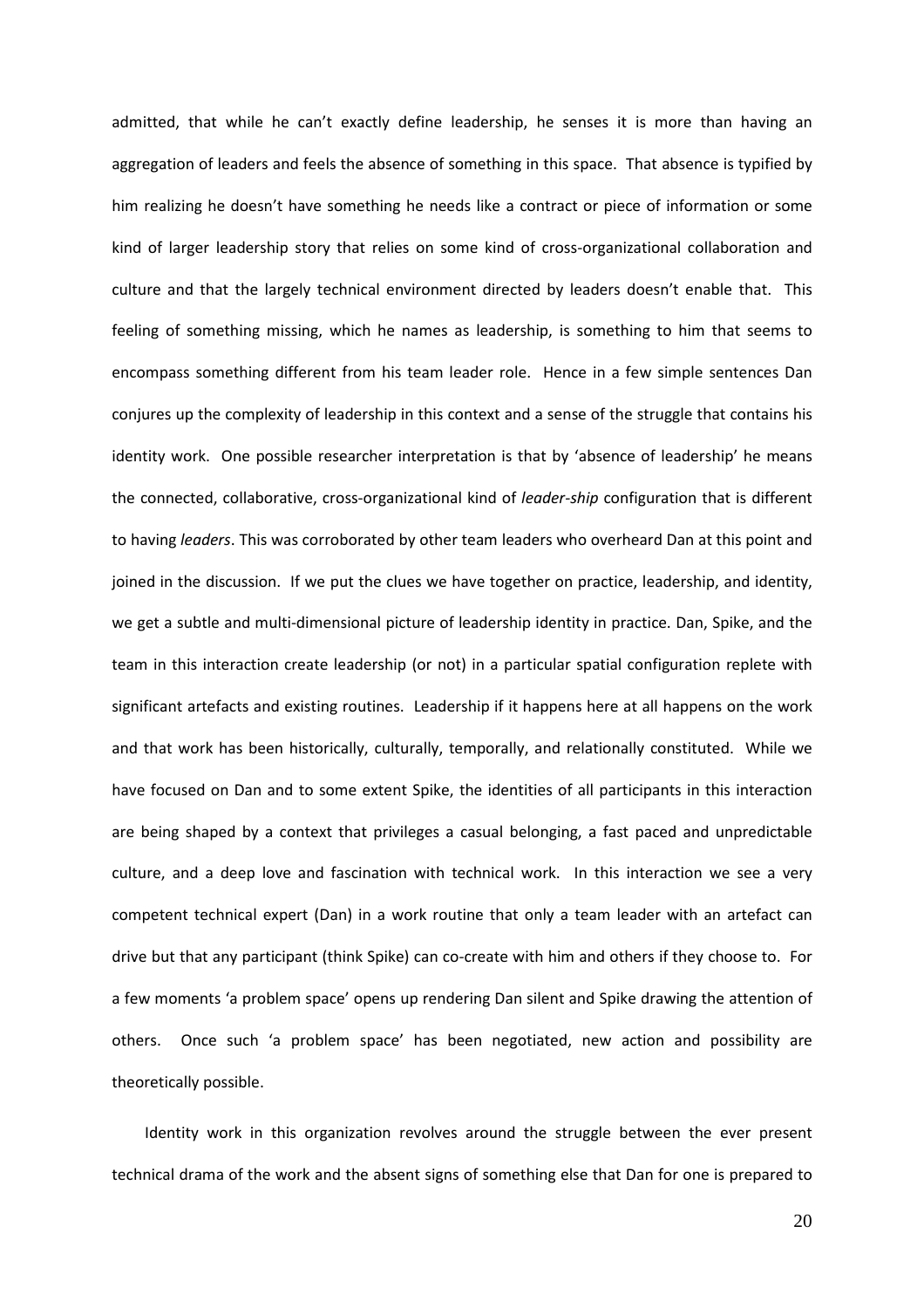call leadership. We would imagine that this struggle manifests itself differently for any individual but for Dan it is evoked in moments when he swivels round to engage in the technical talk he loves with his team and the times he stays with his back to the team and talks to the other team leaders around him perhaps looking or trying to create this missing communication, connection, and direction he calls leadership. There are hints of struggle when he lets the koosch ball call the team into the stand-up meeting without using his voice, authority, and position overtly. Again there are clues of struggle when he moves post-it notes around the poster and begins the meeting as if he is picking up the conversation from when they last were here and avoids a formal opening of the meeting. Dan's identity work is a constant shifting and transition between the technical and leadership dimensions of his role amidst the awareness and worry that leadership, even though not defined, is absent. Dan is a team leader and a good one in the eyes of his organization given his selection as our shadow subject but he shows us that being team leader doesn't add up to the presence of leadership.

While this is a less personalized and internal identity study perhaps than many in identityoriented research nonetheless we offer it as a powerful and practice embedded look at how identity shapes leadership in the intersection of individuals, their context, and their relationships.

## Implications for Leadership and its Development

The purpose of this book as a whole is to show what kind of difference a practice approach can make to the study of leadership and more particularly in terms of this chapter how a practice approach to identity opens up still further insights and innovations into leadership and its development.

If, as a practice approach such as this one demonstrates, leadership is spatially configured, relationally distributed, artefact-mediated and embedded in multi processual routines (intertwined leadership, management and expert processes), then it's the co-existence, rather than the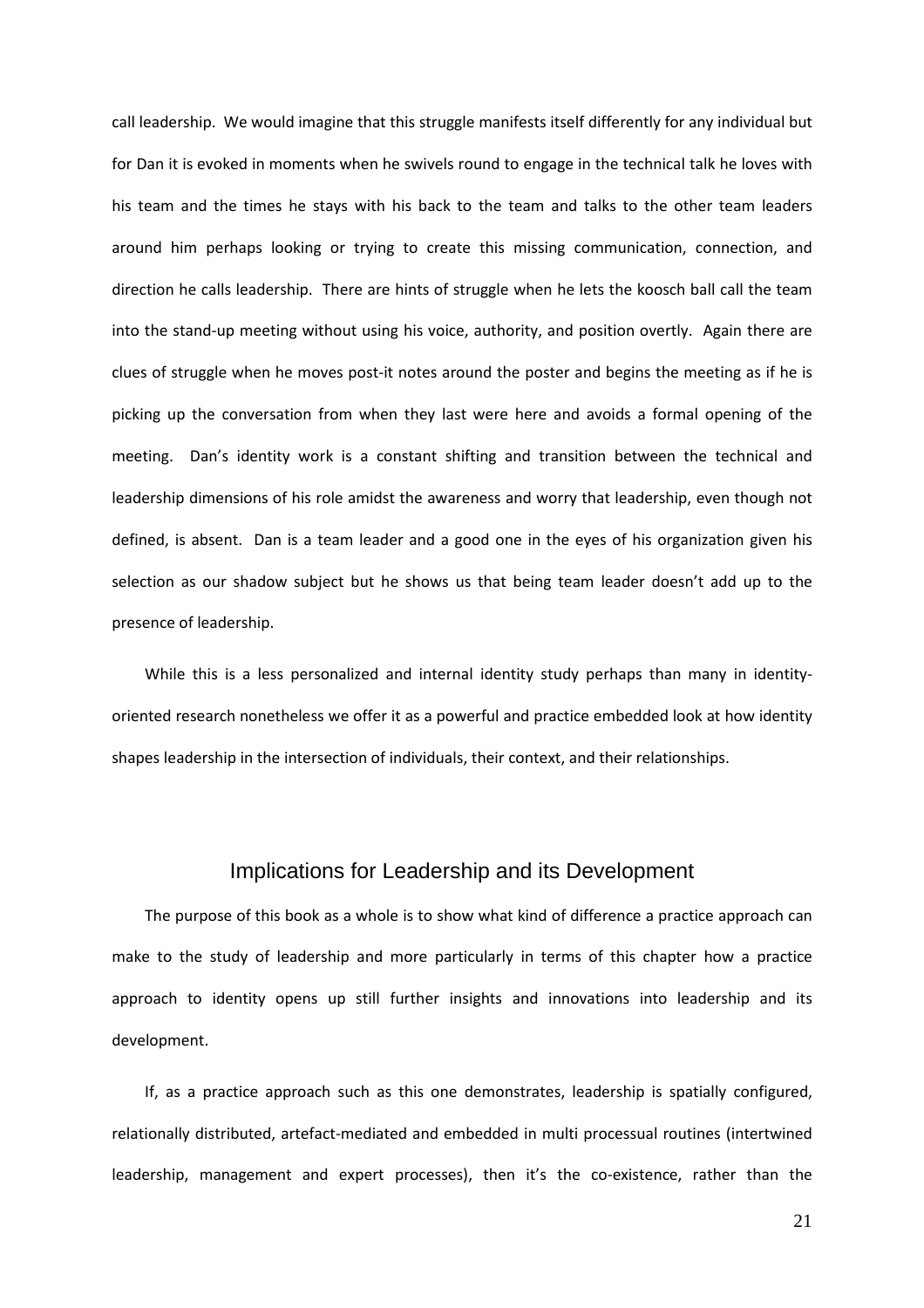separating out, of leadership with other social processes that practitioners most need insight into and assistance with. Using leadership, as we often do, as a loose umbrella term that covers authority, expertise, influence, power, accountability and even management risks more than theoretical imprecision. It also impedes the capacity of teams and collectives to sustain the sparks and seeds of action and innovation that begin in routines such as this one and increasingly carry the intra-preneurial future of an organization. For example we would argue that this chapter shows Dan using his authority in understated ways that succeed in inviting a leadership voice from within his team (such as Spike) to coalesce the expertise of the team in ways that are not possible when they are not talking together in this way. We could also speculate that whether such leadership energy can be sustained beyond the duration of this routine is going to rely on the team taking joint accountability for the issue Spike raised, Dan finding ways to keep distributing power through to Spike and his allies to pursue a resolution, and combinations of people committed to influencing the stakeholders and processes that 'create' bugs in complex systems. Dan is right to understand that being 'team leader' does not in any way ensure that leadership even exists and let alone is effective. Every time someone is appointed division, group, or team leader, dynamics of authority, power, influence, expertise, accountability, and management need to be re-negotiated and constituted if leadership is to accompany such appointments.

This might feel well near impossible if leadership was the result of deliberate, intentional, strategically planned activity but at the very least, a practice perspective points to far more resources that can be mobilized to create possibilities for leadership than are commonly recognized and mobilized. This chapter drew attention to spatial configurations, routines and artefacts as pivotal sources and disciplines for leadership. All three enact leadership in largely symbolic, relational and emergent ways that, while often hard for practitioners (and researchers) to put cognitively into words, nevertheless 'speak' intuitively and innately to the way the work has been done, is done, and could be done in the future. Taking these resources/ disciplines seriously might mean re-configuring spaces more frequently to enable different team, group, and organization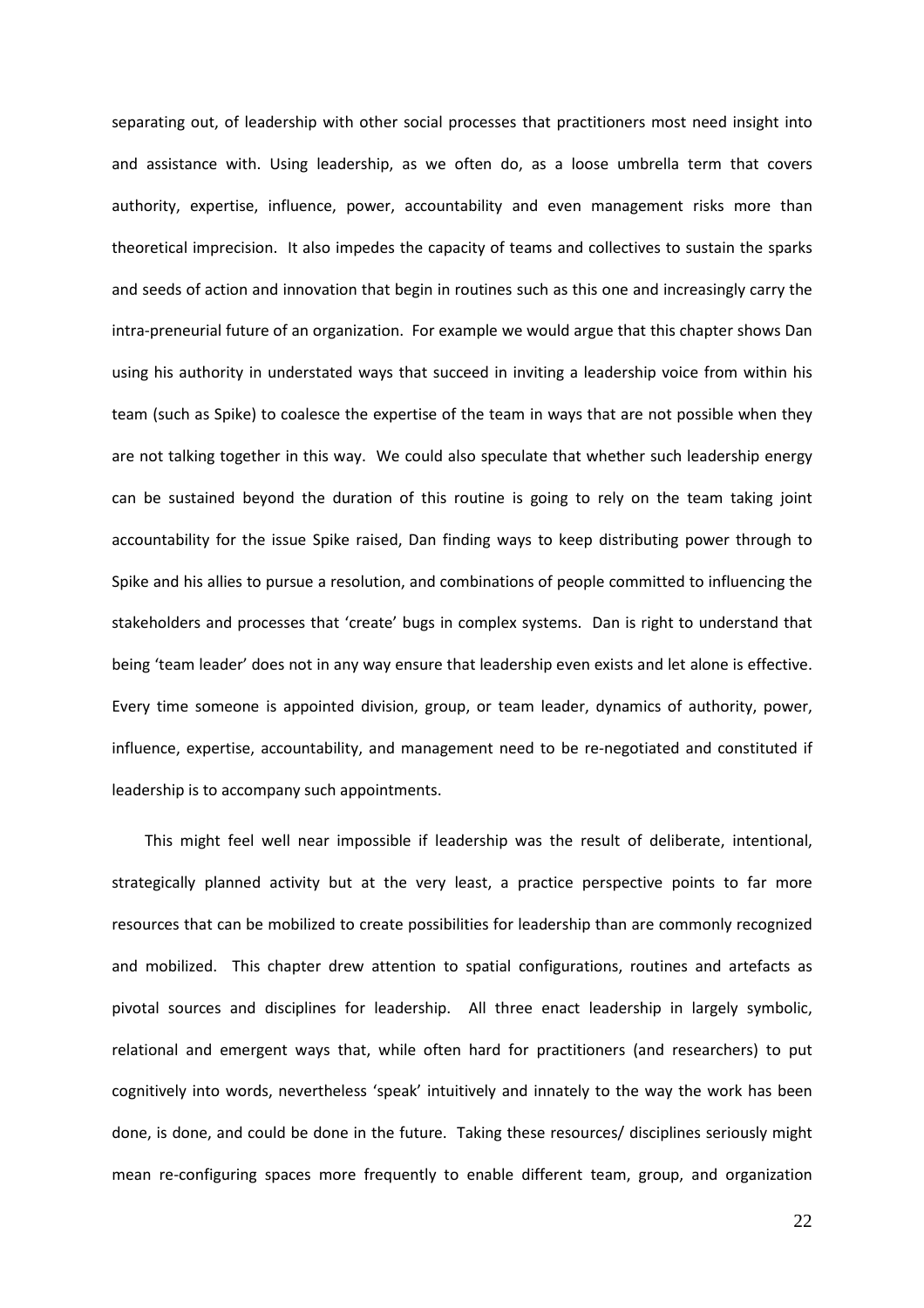dynamics, experimenting with all sorts of technologies (not just information technologies but material tools and objects) and designing/ adapting new rituals/ routines that create different and new interactions. What could be most game changing of all are those spatial configurations, routines and artefacts that constitute the leadership of others around and beyond the division, group, or team 'leader'.

This chapter proposes that identity becomes center-stage when the focus moves to how leadership emerges from the practice of people connected to each other through their work. It is important to discuss why that is. Traditionally leadership has been associated with an individual's skills (Conger, 1992) or their position and standing and what individuals do (often talked about as competencies (Carroll, Levy, & Richmond, 2008) on the assumption that leaders bring leadership (or not) to a role or position or challenge. In other words leader and leadership were deemed as existing a priori to whatever context it would be actioned in. Such a viewpoint makes it sensible to pay attention to how individuals turn into leaders and subsequently what they can do to exercise leadership. However a practice approach views any context or interaction as potentially ripe for immanent leadership action depending on how those involved understand themselves in relation to each other, their context, their shared work, and their purpose. That makes leadership associated with what people perceive they need to be (as opposed to what they need to do) and the series of tensions, judgments, and ambiguities that come into play as we negotiate being one thing or another. How we decide to be, though, is a more nuanced and complex enterprise through practice theory than many other identity approaches as individuals create and adapt leadership identity through how they use and move through organizational spaces; what artefacts and objects they collect, surround themselves with, and involve in conversation and action; what routines they build, take part (or not), and disrupt; and how they respond and react to the choices others are making. Leadership identity for those in this chapter is a complex struggle between the institutional norms and discourses this organization acquiesces to, historical and current decisions that re-create the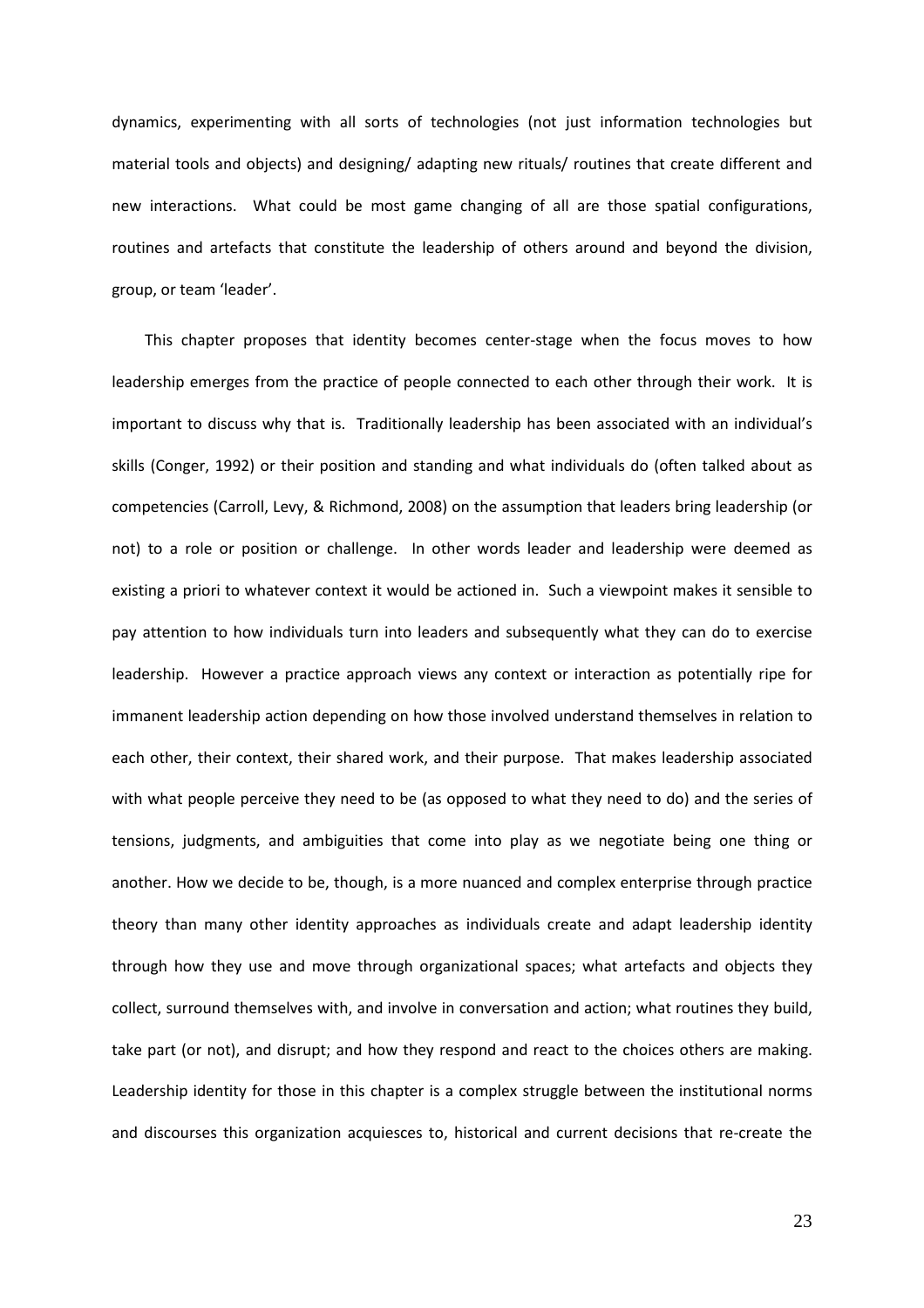structure of this organization every day, and the agency that individuals seize and find in the gaps and cracks of what often appears as fixed and permanent.

This would appear to have significant implications for leadership development in particular. Leadership development removed from the spaces, routines, and artefacts which situate the leadership required makes little sense. Such spaces, routines, and artefacts in fact become a starting point for making the norms, resources, and disciplines that constrain and enable certain kinds of leadership over others visible and able to be talked about. At that point identity work and dynamics become central terrain for growing the repertoire of participants to be different in their leadership. Eventually experimenting with other spaces, routines, and artefacts holds the promise of disrupting historic and existing practices that don't achieve the kind of work needing to be done in the future and crafting new and novel practices that make possible what isn't in existence yet. This approach to development requires the introduction and support of 'identity-scapes' (Shortt, 2012) that grow and sustain the kind of leadership attuned to complex, uncertain and dynamic contexts.

Finally this chapter proposes that we need to change how we research identity and leadership identity in particular. If we were to take this chapter seriously, then, we would be asking our research subjects (who wouldn't just be designated 'leaders' but those connected to work where leadership might or might not happen) to construct journals of a typical day or week in order to identify the routines that anchor their week. We would attend those routines, not just once but multiple times, to observe the different performances of a routine and where different leadership possibilities are created. Of particular interest would be how a leadership trajectory is sustained beyond or across routines, structures, and positions, who plays a part in that, and what that part or contribution is. We wouldn't interview in the sense of doing 'an' interview but would be in ongoing conversation with those involved and connected in the 'work'. Interviewees would become sensemaking partners to their 'involved thematic deliberations', as who they are and what they do in their leadership moves from tacit to aware in the multiple but momentary 'breakdowns' that occur daily between expectations and realities. Such 'talk' is placed alongside the insight we get from embodied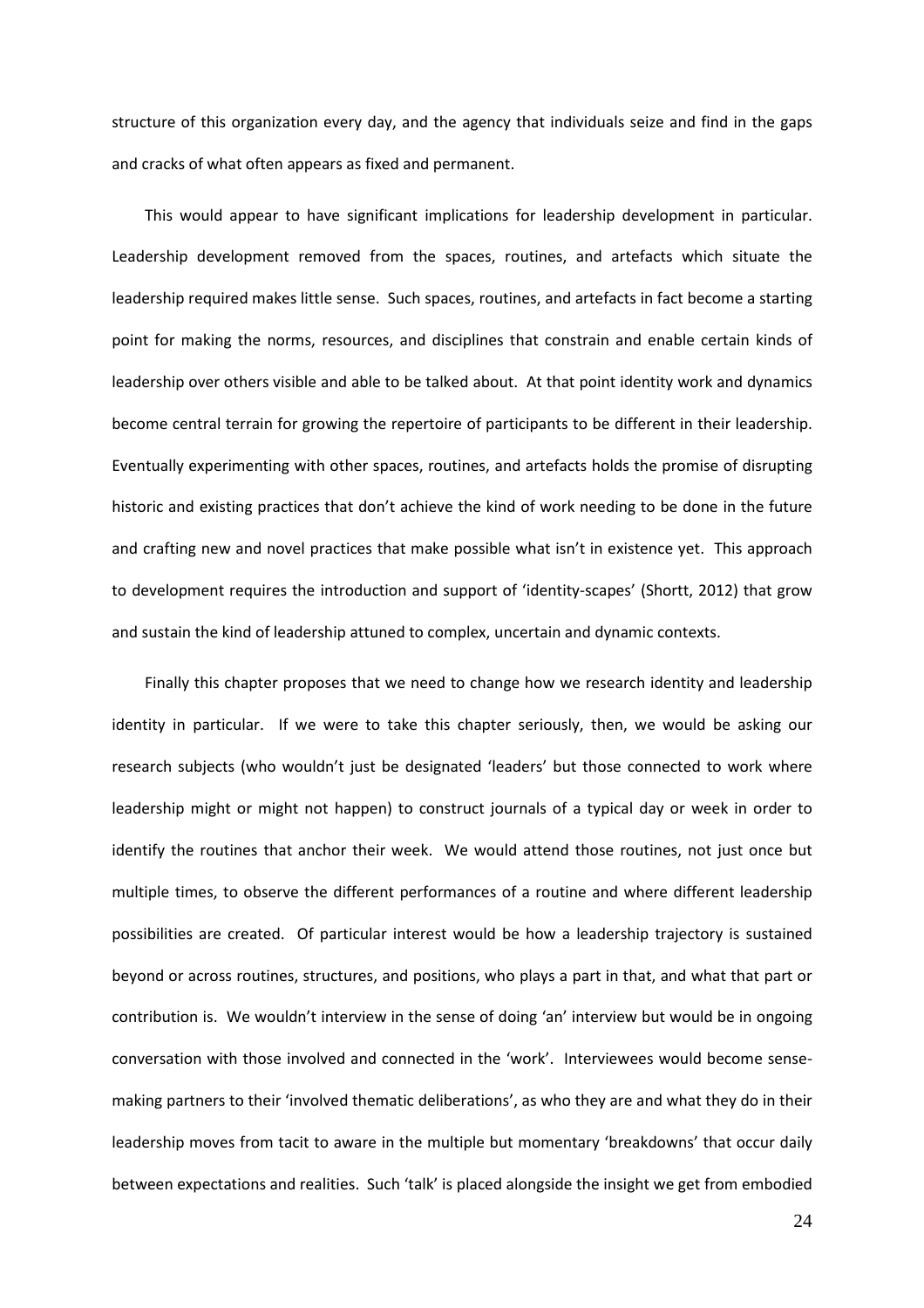movement, use of material artefacts, negotiation of structures and spaces, and sensemaking of

others in order to craft a more 'structurational' understanding of how identity is forged moment by

moment between the agentic and structural realities of doing leadership in a particular context.

# References

- Alvesson, M. (2003). Beyond neopositivists, romantics, and localists: A reflexive approach to interviews in organizational research. *Academy of management review, 28*(1), 13-33.
- Brown, A. D., & Lewis, M. A. (2011). Identities, discipline and routines. *Organization Studies, 32*(7), 871-895.
- Carroll, B., Levy, L., & Richmond, D. (2008). Leadership as practice: Challenging the competency paradigm. *Leadership, 4*(4), 363-379.
- Carter, C., Clegg, S. R., & Kornberger, M. (2008). Strategy as practice. *Strategic organization, 6*(1), 83- 99.
- Cetina, K. K. (1997). Sociality with objects: Social relations in postsocial knowledge societies. *Theory, culture & society, 14*(4), 1-30.
- Chreim, S. (2015). The (non) distribution of leadership roles: Considering leadership practices and configurations. *Human Relations, 68*(4), 517-543.
- Conger, J. A. (1992). *Learning to lead : the art of transforming managers into leaders*. San Francisco: Jossey-Bass.
- Dewey, J. (1938/1991). *'Logic': The Theory of Enquiry. The Later works of John Dewey* (J. A. Boydston Ed. Vol. 12). Carbondale and Edwardsville: Southern Illinois University Press.
- Dreyfus, H. L. (1991). *Being-in-the-world : a commentary on Heidegger's Being and time, division I*. Cambridge, Mass.: MIT Press.
- Engeström, Y., & Blackler, F. (2005). On the life of the object. *Organization, 12*(3), 307-330.
- Feldman, M. S., & Pentland, B. T. (2003). Reconceptualizing organizational routines as a source of flexibility and change. *Administrative science quarterly, 48*(1), 94-118.
- Giddens, A. (1991). *Modernity and self-identity : self and society in the late modern age*. Stanford, Calif.: Stanford University Press.
- Holmer-Nadesan, M. (1996). Organizational identity and space of action. *Organization Studies, 17*(1), 49-81.
- Holstein, J. A., & Gubrium, J. F. (2003). *Inside interviewing : new lenses, new concerns*. Thousand Oaks [Calif.]: Sage Publications.
- Kelly, S. (2008). Leadership: A categorical mistake? *Human Relations, 61*(6), 763-782.
- Lee, C.-F., & Amjadi, M. (2014). The role of materiality: Knowing through objects in work practice. *European Management Journal, 32*(5), 723-734.
- Miettinen, R., & Virkkunen, J. (2005). Epistemic objects, artefacts and organizational change. *Organization, 12*(3), 437-456.
- Nicolini, D. (2009). Zooming in and zooming out: A package of method and theory to study work practices. In S. Ybema, D. Yanow, H. Wels, & F. Kamsteeg (Eds.), *Organizational Ethnography. Studying the Complexities of Everyday Life. SAGE* (pp. 120-138). London: Sage.
- Nicolini, D., Mengis, J., & Swan, J. (2012). Understanding the role of objects in cross-disciplinary collaboration. *Organization Science, 23*(3), 612-629.
- Sandberg, J., & Tsoukas, H. (2011). Grasping the logic of practice: Theorizing through practical rationality. *Academy of management review, 36*(2), 338-360.
- Shortt, H. (2012). Identityscapes of a hair salon: Work Identities and the value of visual methods. *Sociological Research Online, 17*(2), 22.